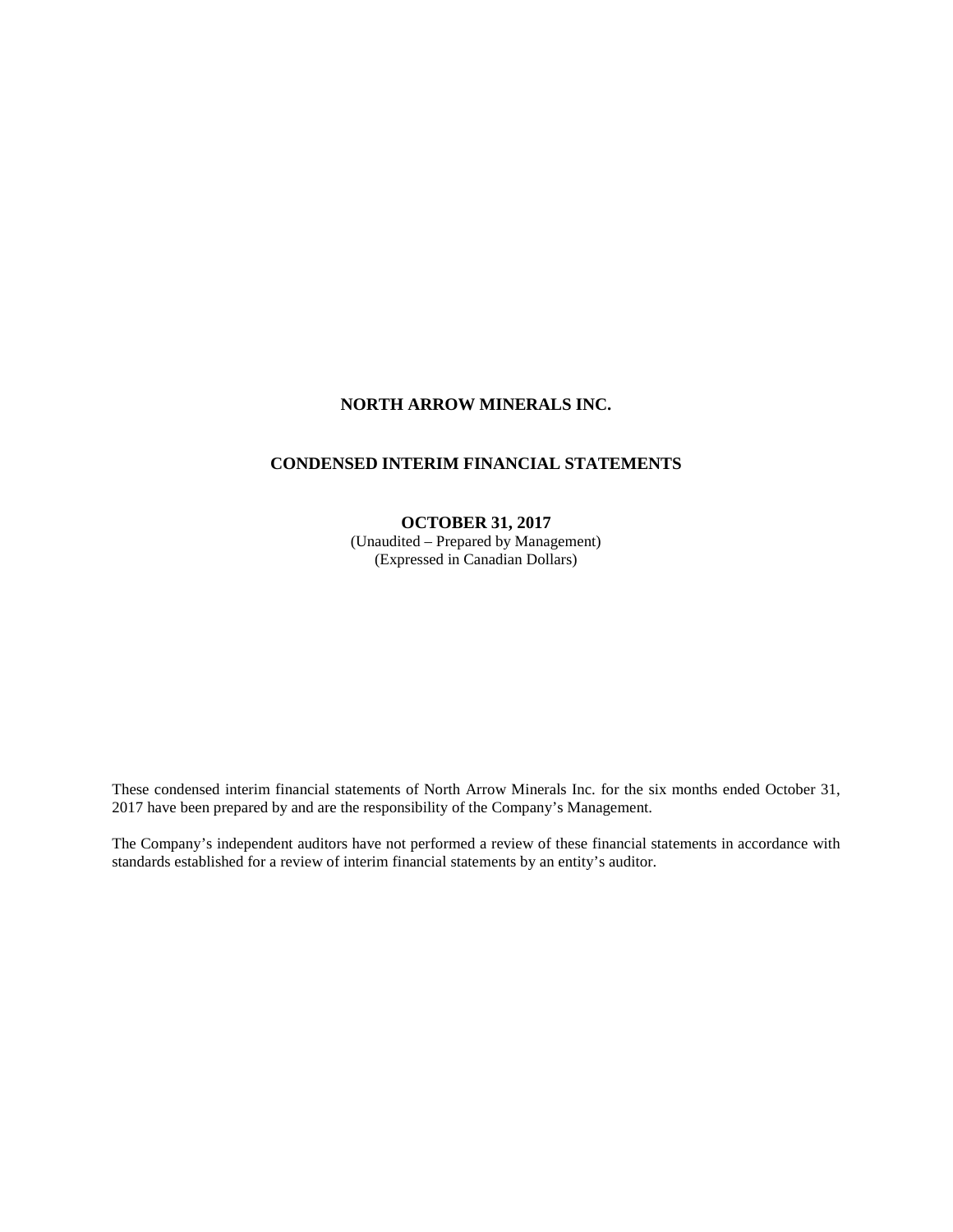### **NORTH ARROW MINERALS INC. CONDENSED INTERIM STATEMENTS OF FINANCIAL POSITION As at October 31, 2017 (Unaudited – Prepared by Management) (Expressed in Canadian Dollars)**

|                                                          | October 31, 2017 | April 30, 2017   |
|----------------------------------------------------------|------------------|------------------|
| <b>ASSETS</b>                                            |                  |                  |
| <b>Current</b>                                           |                  |                  |
| Cash                                                     | \$<br>2,909,384  | \$<br>368,124    |
| Receivables (Note 5)                                     | 54,273           | 15,444           |
| Marketable securities (Note 6)                           | 126,715          | 127,145          |
| Prepaid expenses                                         | 15,419           | 62,439           |
|                                                          | 3,105,791        | 573,152          |
| <b>Equipment</b> (Note 7)                                | 66,823           | 67,636           |
| <b>Exploration and evaluation assets (Note 8)</b>        | 14,462,549       | 11,999,472       |
|                                                          | \$<br>17,635,163 | \$<br>12,640,260 |
| <b>LIABILITIES</b>                                       |                  |                  |
| <b>Current</b>                                           |                  |                  |
| Accounts payable and accrued liabilities (Note 9 and 11) | \$<br>385,380    | \$<br>83,103     |
| <b>SHAREHOLDERS EQUITY</b>                               |                  |                  |
| Capital stock (Note 10)                                  | 33,362,855       | 29,099,107       |
| Share-based payment reserve (Note 10)                    | 4,170,301        | 3,143,846        |
| Investment revaluation reserve                           | (57,500)         | (49, 188)        |
| Deficit                                                  | (20, 225, 873)   | (19,636,608)     |
|                                                          | 17,249,783       | 12,557,157       |
|                                                          | \$<br>17,635,163 | \$<br>12,640,260 |

**Nature and continuance of operations (Note 1) Commitments (Note 12)**

**Approved and authorized on behalf of the Board on December 15, 2017:**

*"D. Grenville Thomas"* Director *"Blair Murdoch"* Director

The accompanying notes are an integral part of these financial statements.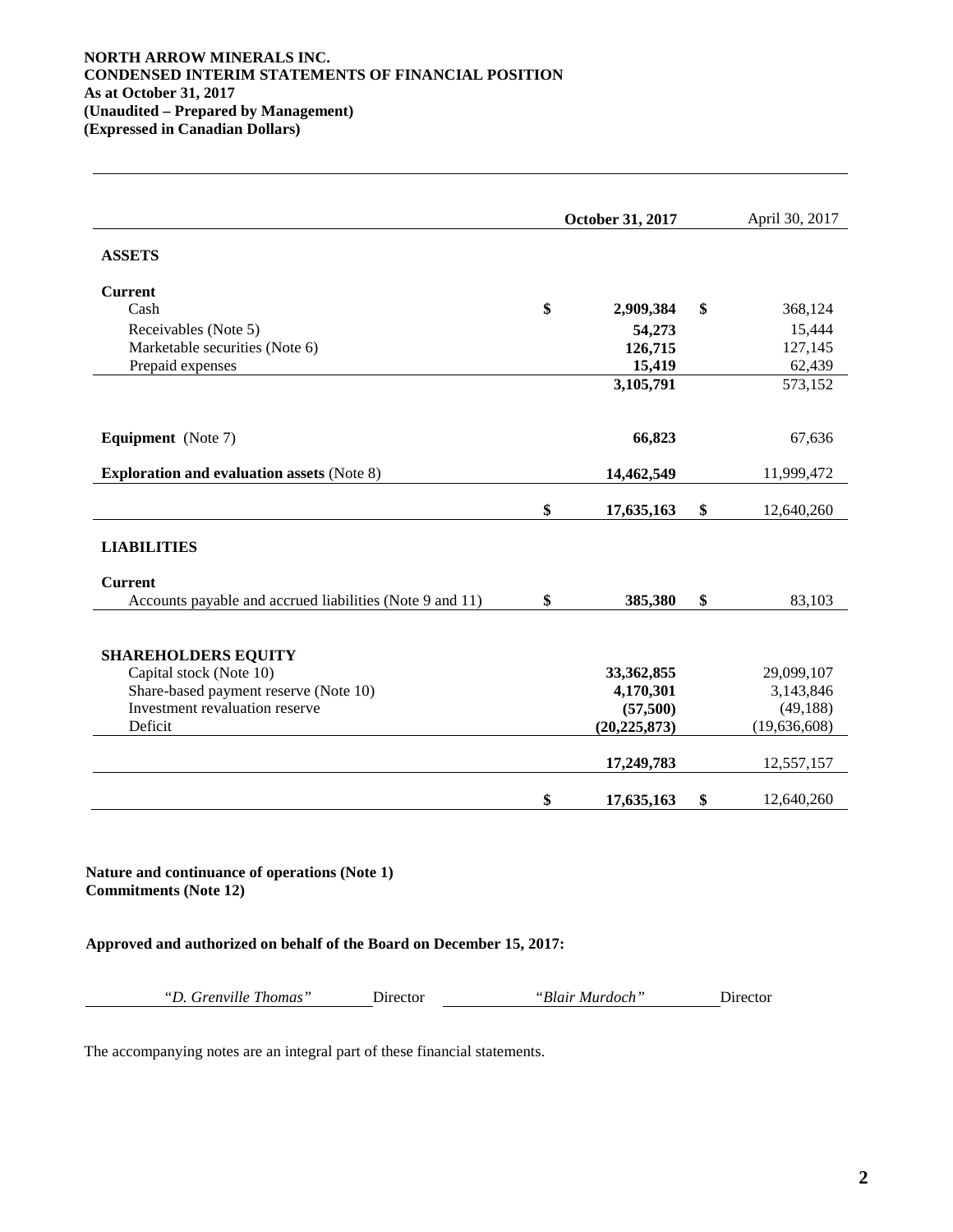### **NORTH ARROW MINERALS INC. CONDENSED INTERIM STATEMENTS OF LOSS AND COMPREHENSIVE LOSS For the Six Months Ended October 31, 2017 (Unaudited – Prepared by Management) (Expressed in Canadian Dollars)**

|                                                | <b>Three Months</b> | Three Months        | <b>Six Months</b>   | <b>Six Months</b> |
|------------------------------------------------|---------------------|---------------------|---------------------|-------------------|
|                                                | ended               | ended               | ended               | ended             |
|                                                | October 31,<br>2017 | October 31,<br>2016 | October 31,<br>2017 | October 31,       |
|                                                |                     |                     |                     | 2016              |
| <b>EXPENSES</b>                                |                     |                     |                     |                   |
| Advertising, promotion and travel              | \$47,161            | \$6,572             | \$<br>96,546        | \$<br>21,124      |
| Consulting (Note 11)                           | 4,500               | 4,500               | 9,000               | 9,000             |
| Depreciation                                   | 4,306               | 4,836               | 8,613               | 9,672             |
| Office, miscellaneous and rent (Note 11)       | 27,270              | 22,310              | 53,177              | 58,229            |
| Professional fees                              | 100                 | 3,100               | 2,590               | 4,687             |
| Property investigation costs                   | (1,675)             | 568                 | 10,351              | 13,606            |
| Regulatory and filing fees                     | 2,900               | 772                 | 4,786               | 1,829             |
| Salaries and benefits (Note 11)                | 82,412              | 95,035              | 174,906             | 176,280           |
| Share-based compensation (Note 10)             | 62,445              | $\blacksquare$      | 326,455             | 2,068             |
|                                                |                     |                     |                     |                   |
|                                                | (229, 419)          | (137, 693)          | (686, 424)          | (296, 495)        |
|                                                |                     |                     |                     |                   |
| Interest, foreign exchange and other income    | 12,102              | 1,448               | 12,757              | 4,145             |
| Recovery of exploration and evaluation assets  |                     |                     |                     |                   |
| (Note 8)                                       |                     | 32,500              | 102,500             | 266,024           |
| Loss on sale of marketable securities          |                     | (1,595)             | (8,968)             | (1,595)           |
| Loss on revaluation of warrants (Note 6)       | (5,380)             | (13,915)            | (9,130)             | (13, 915)         |
| Write-off of exploration and evaluation assets |                     |                     |                     |                   |
| (Note 8)                                       |                     | (18,205)            |                     | (58, 189)         |
|                                                | 6,722               | 233                 | 97,159              | 196,470           |
|                                                |                     |                     |                     |                   |
|                                                |                     |                     |                     |                   |
| Net income (loss) for the period               | (222, 697)          | (137,460)           | (589, 265)          | (100, 025)        |
|                                                |                     |                     |                     |                   |
| Unrealized gain (loss) on available-for-sale   |                     |                     |                     |                   |
| financial assets (Note 6)                      | (44,500)            | (98, 800)           | (8,312)             | (35,400)          |
|                                                |                     |                     |                     |                   |
| Comprehensive income (loss) for the period     | \$<br>(267, 197)    | \$<br>(236,260)     | \$ (597,577)        | \$(135, 425)      |
|                                                |                     |                     |                     |                   |
| Basic and diluted loss per share               | \$(0.00)            | \$(0.00)            | \$<br>(0.01)        | $\$\,$<br>(0.00)  |
|                                                |                     |                     |                     |                   |
| Weighted average number of common              | 76,155,741          | 54,155,741          | 74,199,219          | 54,155,741        |

The accompanying notes are an integral part of these financial statements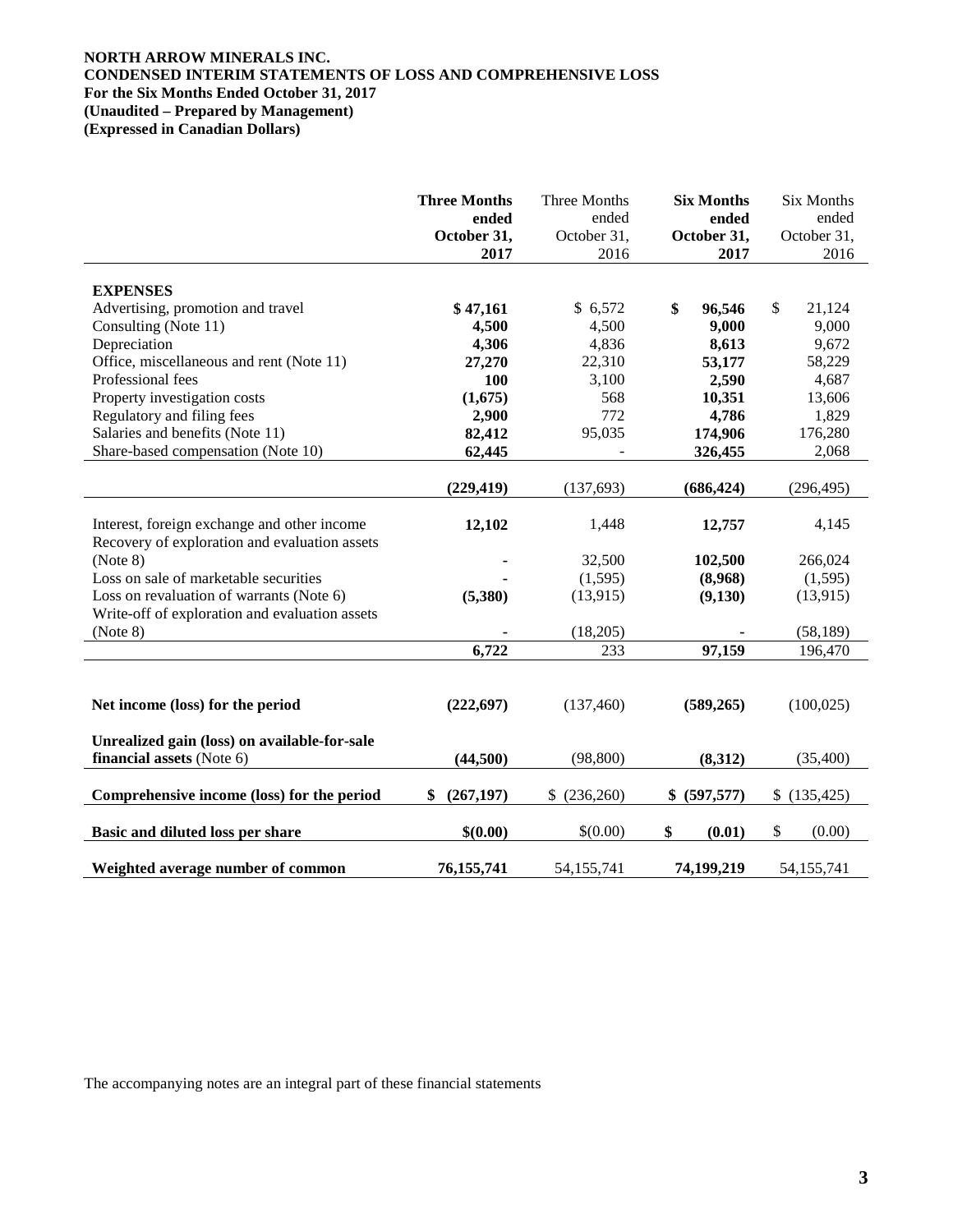### **NORTH ARROW MINERALS INC. CONDENSED INTERIM STATEMENTS OF CASH FLOWS For the Six Months Ended October 31, 2017 (Unaudited – Prepared by Management) (Expressed in Canadian Dollars)**

|                                                                                                                                                                                                         | October 31, 2017                              | October 31, 2016               |
|---------------------------------------------------------------------------------------------------------------------------------------------------------------------------------------------------------|-----------------------------------------------|--------------------------------|
|                                                                                                                                                                                                         |                                               |                                |
| <b>CASH FLOWS FROM OPERATING ACTIVITIES</b><br>Loss for the year                                                                                                                                        | \$<br>(589, 265)                              | \$<br>(100, 025)               |
| Items not involving cash:                                                                                                                                                                               |                                               |                                |
| Depreciation                                                                                                                                                                                            | 8,613                                         | 9,672                          |
| Share-based compensation                                                                                                                                                                                | 326,455                                       | 2,068                          |
| Write-off of exploration and evaluation assets                                                                                                                                                          |                                               | 58,189                         |
| Recovery of exploration and evaluation assets                                                                                                                                                           | (102, 500)                                    | (266, 024)                     |
| Loss on revaluation of warrants                                                                                                                                                                         | 9,130                                         | 13,915                         |
| Loss on sale of marketable securities                                                                                                                                                                   | 8,968                                         | 1,595                          |
|                                                                                                                                                                                                         |                                               |                                |
| Changes in non-cash working capital items:                                                                                                                                                              |                                               |                                |
| Receivables                                                                                                                                                                                             | (38, 829)                                     | 103,894                        |
| Prepaid expenses                                                                                                                                                                                        | 47,020                                        | (13,000)                       |
| Accounts payable and accrued liabilities                                                                                                                                                                | (24, 539)                                     | (58, 110)                      |
|                                                                                                                                                                                                         | (354, 947)                                    | (247, 826)                     |
|                                                                                                                                                                                                         |                                               |                                |
| <b>CASH FLOWS FROM INVESTING ACTIVITIES</b><br>Expenditures on exploration and evaluation assets, net<br>Proceeds on sale of data<br>Proceeds on sale of marketable securities<br>Purchase of equipment | (2, 136, 261)<br>50,000<br>26,520<br>(7, 800) | (1,271,688)<br>32,500<br>6,405 |
|                                                                                                                                                                                                         | (2,067,541)                                   | (1, 232, 783)                  |
| <b>CASH FLOWS FROM FINANCING ACTIVITIES</b><br>Proceeds from a private placement<br>Share issuance costs                                                                                                | 5,000,000<br>(36, 252)                        |                                |
|                                                                                                                                                                                                         | 4,963,748                                     |                                |
| Change in cash during the period                                                                                                                                                                        | 2,541,260                                     | (1,480,609)                    |
| Cash, beginning of the period                                                                                                                                                                           | 368,124                                       | 2,507,640                      |
| Cash, end of the period                                                                                                                                                                                 | \$<br>2,909,384                               | \$<br>1,027,031                |
|                                                                                                                                                                                                         |                                               |                                |
| Cash paid during the period for interest                                                                                                                                                                | \$                                            | \$                             |
| Cash paid during the period for income taxes                                                                                                                                                            | \$                                            | \$                             |

### **Supplemental disclosure with respect to cash flows (Note 13)**

The accompanying notes are an integral part of these financial statements.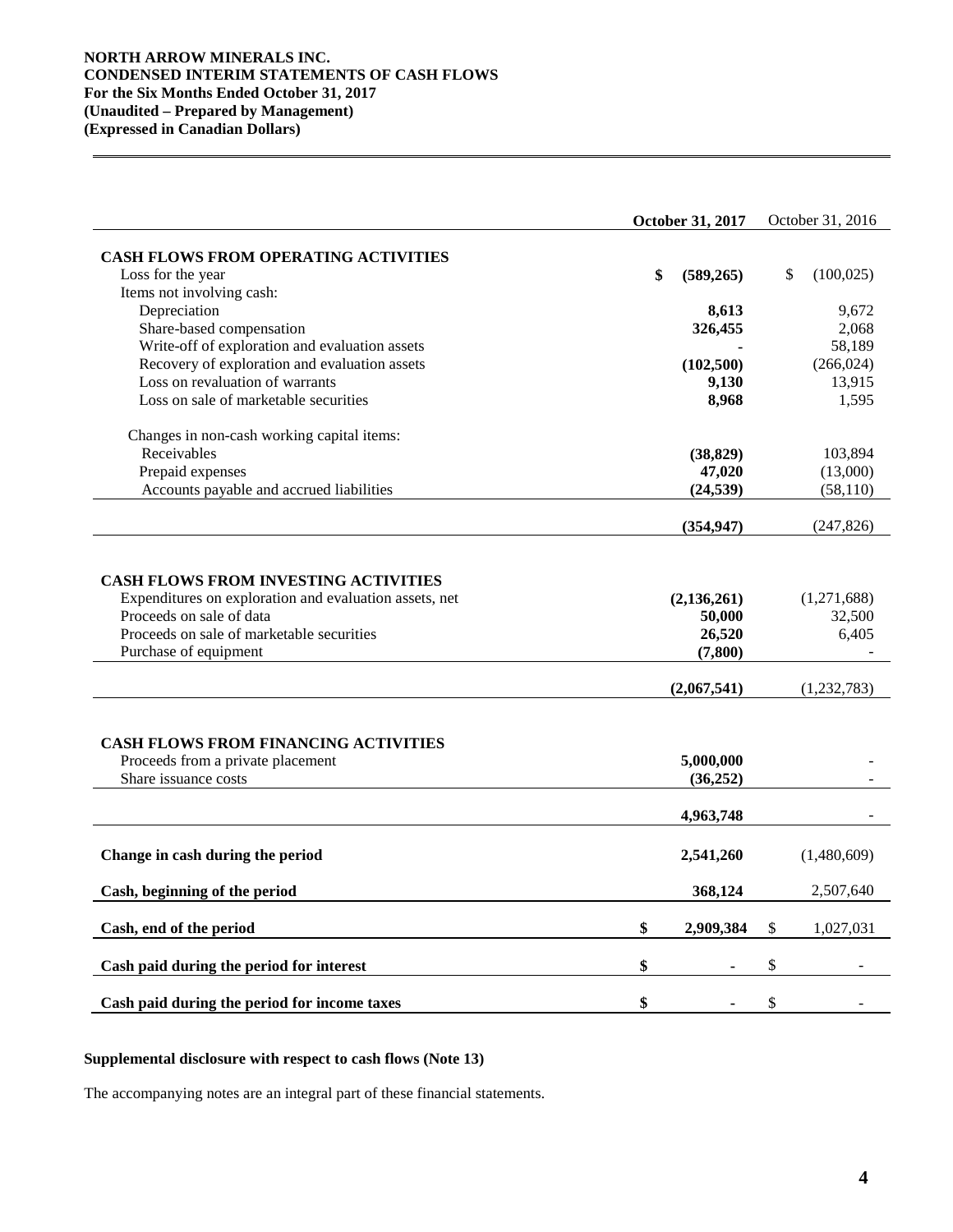## **NORTH ARROW MINERALS INC. STATEMENTS OF CHANGES IN EQUITY (Unaudited – Prepared by Management) (Expressed in Canadian Dollars)**

|                                                                                           | Number of<br><b>Shares</b> | <b>Capital Stock</b> | <b>Share-based</b><br>payment<br>reserve | <b>Investment</b><br>revaluation<br>reserve | <b>Deficit</b>  | <b>Total</b>                                  |
|-------------------------------------------------------------------------------------------|----------------------------|----------------------|------------------------------------------|---------------------------------------------|-----------------|-----------------------------------------------|
| Balance, April 30, 2016                                                                   | 54, 155, 741               | \$28,719,107         | \$3,141,778                              | \$ (15,113)                                 | \$(19,169,178)  | \$12,676,594                                  |
| Share-based compensation<br>Net loss<br>Investment loss                                   |                            |                      | 2,068                                    | (35,400)                                    | (100, 025)      | 2,068<br>(100, 025)<br>(35,400)               |
| Balance, October 31, 2016                                                                 | 54, 155, 741               | \$28,719,107         | \$3,143,846                              | \$ (50,513)                                 | \$ (19,269,203) | \$12,543,237                                  |
|                                                                                           |                            |                      |                                          |                                             |                 |                                               |
|                                                                                           |                            |                      |                                          |                                             |                 |                                               |
| Balance, April 30, 2017                                                                   | 56, 155, 741               | \$29,099,107         | \$3,143,846                              | \$ (49,188)                                 | \$ (19,636,608) | \$12,557,157                                  |
| Share-based compensation<br>Net loss<br><b>Investment</b> loss<br>Private placement - net | 20,000,000                 | 4,263,748            | 326,455<br>700,000                       | (8,312)                                     | (589, 265)      | 326,455<br>(589, 265)<br>(8,312)<br>4,963,748 |
| Balance, October 31, 2017                                                                 | 76,155,741                 | \$33,362,855         | \$4,170,301                              | \$ (57,500)                                 | \$ (20,225,873) | \$17,249,783                                  |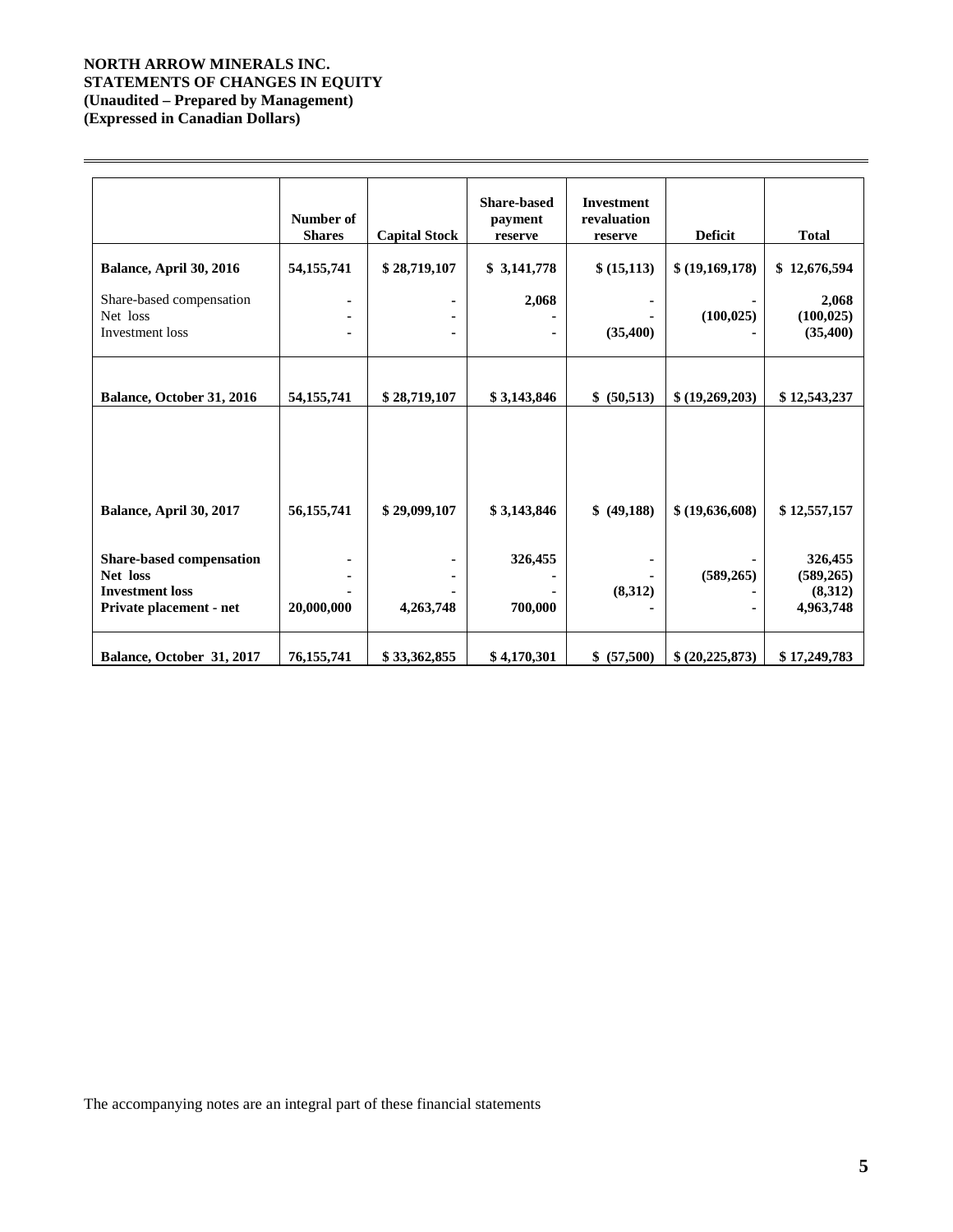### **1. NATURE AND CONTINUANCE OF OPERATIONS**

North Arrow Minerals Inc. (the "Company") is incorporated federally under the laws of the Canada Business Corporations Act ("CBCA").

The financial statements of the Company are presented in Canadian dollars, which is the functional currency of the Company.The Company trades on the TSX Venture Exchange (TSXV – NAR) and its registered office address is Ste. #960-789 West Pender Street, Vancouver, BC, Canada V6C 1H2.

The Company's principal business activity is the acquisition and exploration of exploration and evaluation assets. To date, the Company has not generated significant revenues from operations and is considered to be in the exploration stage.

The Company is in the process of acquiring and exploring its exploration and evaluation assets and has not yet determined whether these properties contain reserves that are economically recoverable. These financial statements have been prepared on the assumption that the Company will continue in operation for the foreseeable future and will be able to realize assets and discharge liabilities in the normal course of operations. At October 31, 2017, the Company has a deficit of \$20,225,873 and may require additional funding to meet its planned activities beyond the upcoming fiscal year. The Company's continuation as a going concern is dependent on the successful results from its mineral property exploration activities and its ability to raise equity capital or borrowings sufficient to meet current and future obligations.

These financial statements do not include any adjustments to the recoverability and classification of assets and liabilities that might be necessary, should the Company be unable to continue as a going concern. Continued operations of the Company are dependent on the Company's ability to receive financial support, obtain necessary financings and/or generate profitable operations in the future.

### **2. BASIS OF PRESENTATION**

### **a) Statement of Compliance**

These condensed interim financial statements have been prepared in accordance with International Financial Reporting Standards ("IFRS") as issued by the International Accounting Standards Board ("IASB") and interpretations of the International Financial Reporting Interpretations Committee ("IFRIC") and specifically with IFRS applicable to the preparation of interim financial statements, including IAS 34, Interim Financial Reporting (IAS 34). The accounting policies applied in the preparation of these condensed interim financial statements are consistent with those applied and disclosed in the Company's financial statements for the year ended April 30, 2017. These financial statements should be read in conjunction with the Company's audited financial statements for the year ended April 30, 2017. These financial statements are presented in Canadian dollars unless otherwise noted.

#### **b) Historical cost**

These financial statements have been prepared on a historical cost basis except for certain financial instruments measured at fair value.

### **c) Significant accounting judgments, estimates and assumptions**

The preparation of financial statements in conformity with IFRS requires management to make certain estimates, judgments and assumptions that affect the reported amounts of assets and liabilities at the date of the financial statements and the reported revenues and expenses during this period.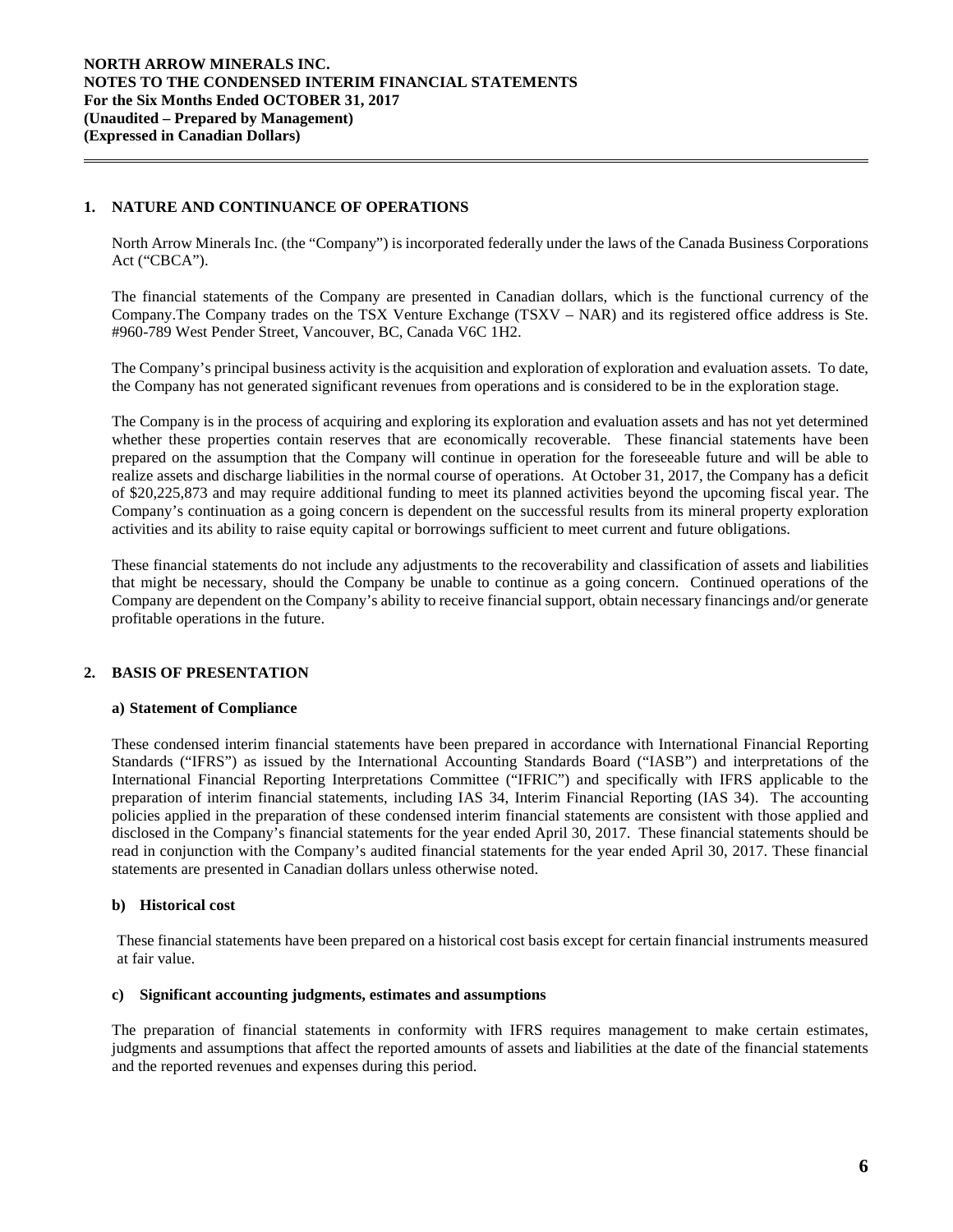### **2. BASIS OF PRESENTATION - continued**

#### **d) Significant accounting judgments, estimates and assumptions** *-* **continued**

Although management uses historical experiences and its best knowledge of the amount, events or actions to form the basis for judgments and estimates, actual results may differ from these estimates.

The most significant accounts that require estimates as the basis for determining the stated amounts include the recoverability of exploration and evaluation assets, valuation of share-based payments, marketable securities and valuation of deferred tax amounts.

Critical judgments exercised in applying accounting policies that have the most significant effect on the amounts recognized in the financial statements are as follows:

(i) Economic recoverability and probability of future benefits of exploration and evaluation costs*.* 

Management has determined that exploration, evaluation and related costs incurred which were capitalized may have future economic benefits and may be economically recoverable. Management uses several criteria in its assessments of economic recoverability and probability of future economic benefits including geologic and other technical information, history of conversion of mineral deposits with similar characteristics to its own properties to proven and probable mineral reserves, the quality and capacity of existing infrastructure facilities, evaluation of permitting and environmental issues and local support for the project.

(ii) Valuation of share-based payments and warrants recorded as marketable securities

The Company uses the Black-Scholes Option Pricing Model for valuation of share-based payments and warrants recorded as marketable securities. Option pricing models require the input of subjective assumptions including expected price volatility, interest rates and forfeiture rate. Changes in the input assumptions can materially affect the fair value estimate and Company's earnings and equity reserves.

(iii) Income taxes

In assessing the probability of realizing income tax assets, management makes estimates related to expectations of future taxable income, applicable tax opportunities, expected timing of reversals of existing temporary differences and the likelihood that tax positions taken will be sustained upon examination by applicable tax authorities. In making its assessments, management gives additional weight to positive and negative evidence that can be objectively verified.

### **3. SIGNIFICANT ACCOUNTING POLICIES**

#### **l) New Accounting pronouncements**

i) The IASB has issued standards and amendments which have been adopted by the Company. Each of the new standards is effective for annual periods beginning on or after January 1, 2017. The adoption of the standards and amendments did not have a material effect on the financial statements.

ii) Certain pronouncements were issued by the IASB or IFRIC but are not yet effective as at October 31, 2017. The Company intends to adopt these standards and interpretations when they become effective.

The following are the accounting standards issued but not effective as of October 31, 2017 that the Company believes could be significant.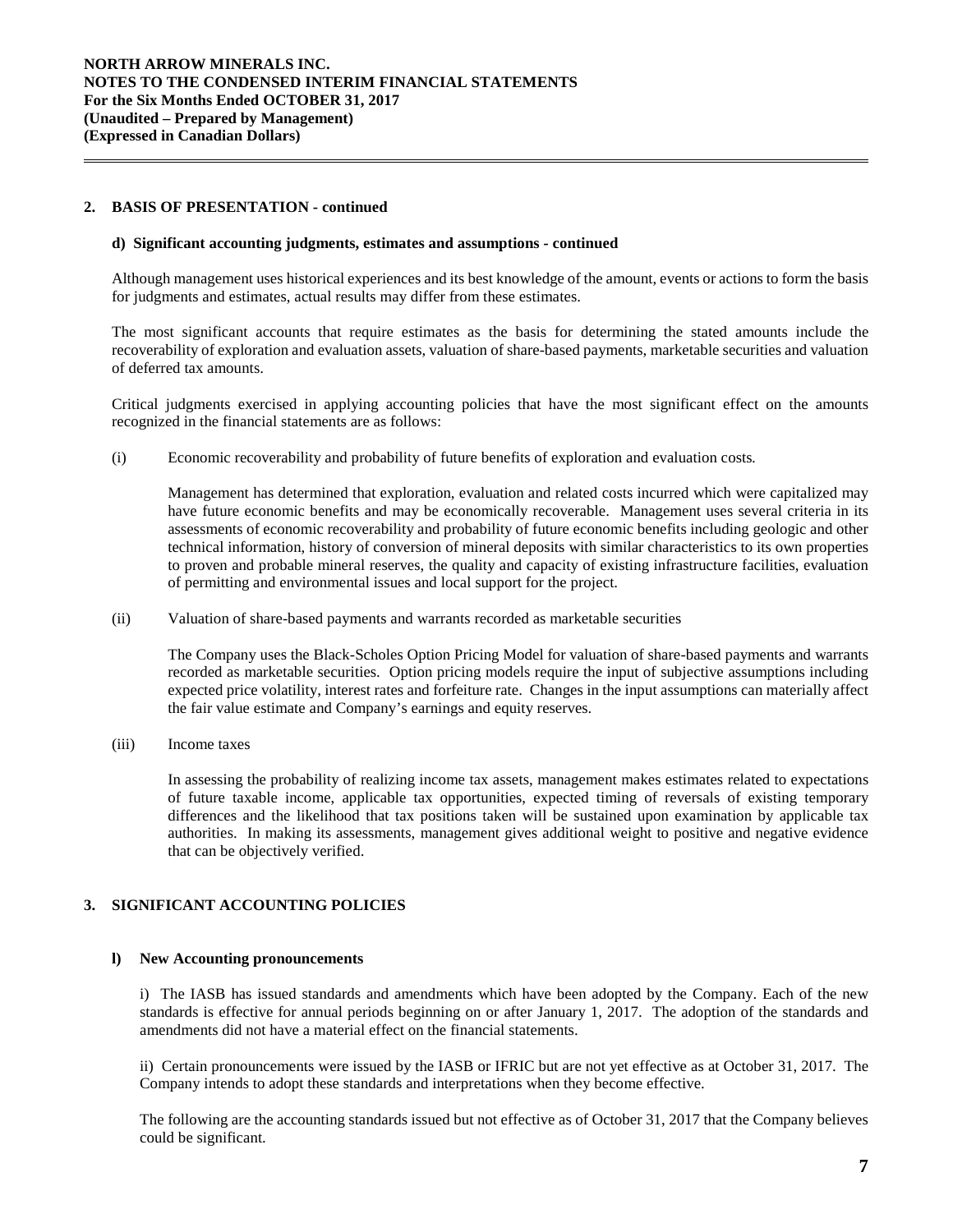### **3. SIGNIFICANT ACCOUNTING POLICIES - continued**

- IFRS 9 Financial Instruments classification and measurement
	- Effective for annual periods beginning on or after January 1, 2018. This is the first part of a new standard on classification and measurement of financial assets that will replace IAS 39, "Financial Instruments: Recognition and Measurement". IFRS 9 has two measurement categories: amortized cost and fair value. All equity instruments are measured at fair value. A debt instrument is recorded at amortized cost only if the entity is holding it to collect contractual cash flows and the cash flows represent principal and interest. Otherwise it is measured at fair value with changes in fair value through profit or loss. In addition, this new standard has been updated to include guidance on financial liabilities and derecognition of financial instruments.
	- IFRS  $16$  Leases

Effective for annual periods commencing on or after January 1, 2019, this new standard eliminates the classification of leases as either operating or finance leases and introduces a single lessee accounting model which requires the lessee to recognize assets and liabilities for all leases with a term of longer than 12 months.

The Company is currently assessing the impact of these new accounting standards on its financial statements.

### **4. FINANCIAL INSTRUMENTS AND RISK MANAGEMENT**

Financial instruments measured at fair value are classified into one of three levels in the fair value hierarchy according to the relative reliability of the inputs used to estimate the fair values. The three levels of the fair value hierarchy are:

- Level 1 Unadjusted quoted prices in active markets for identical assets or liabilities;
- Level 2 Inputs other than quoted prices that are observable for the asset or liability either directly or indirectly; and
- Level 3 Inputs that are not based on observable market data.

The Company's financial instruments consist of cash, marketable securities, receivables, accounts payable and accrued liabilities and due to related parties. Cash is carried at fair value using a Level 1 fair value measurement. The carrying value of receivables, accounts payable and accrued liabilities and due to related parties approximate their fair values due to their immediate or short-term maturity. Marketable securities consisting of common shares are recorded at fair value based on the quoted market prices in active markets at the reporting date, which is consistent with Level 1 of the fair value hierarchy**.** Marketable securities consisting of warrants are recorded at fair value based on a Black Scholes pricing model consistent with Level 3 of the fair value hierarchy.

The Company is exposed to a variety of financial risks by virtue of its activities, including credit risk, interest rate risk, liquidity risks, foreign currency risk, and equity market risk. The Company's objective with respect to risk management is to minimize potential adverse effects on the Company's financial performance. The Board of Directors provides direction and guidance to management with respect to risk management. Management is responsible for establishing controls and procedures to ensure that financial risks are mitigated to acceptable levels.

### Credit risk

Credit risk is the risk of financial loss to the Company if a counter-party to a financial instrument fails to meet its contractual obligations. The Company manages credit risk by investing its excess cash in short-term investments with investment grade ratings, issued by a Canadian chartered bank. The Company's receivables consist primarily of sales tax receivables due from the federal government and receivables from companies with which the Company has exploration agreements or options. The maximum exposure to credit risk at the reporting date is the carrying value of the Company's receivables and cash.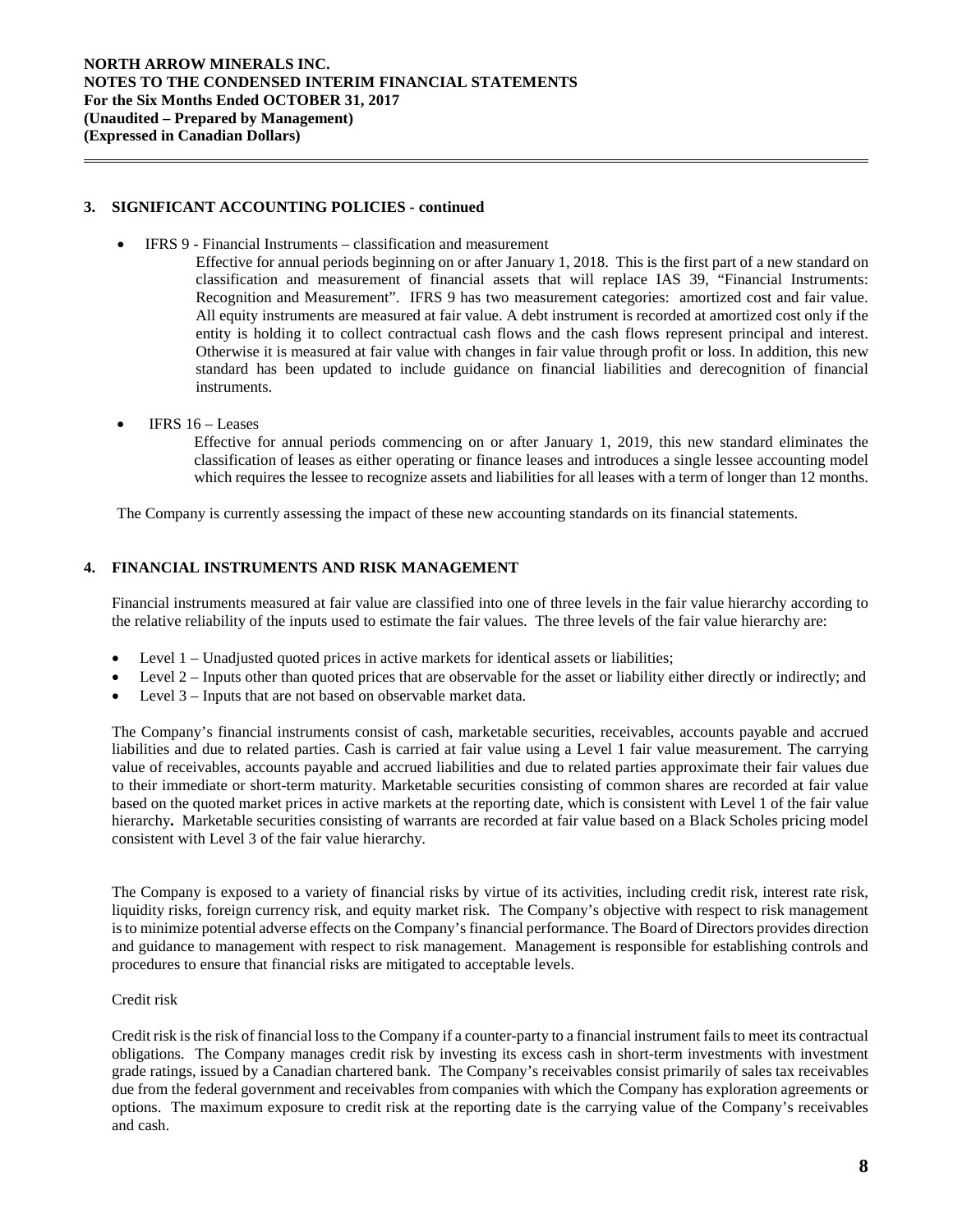### **4. FINANCIAL INSTRUMENTS AND RISK MANAGEMENT - continued**

#### Interest rate risk

Interest rate risk is the risk that the fair value or future cash flows of a financial instrument will fluctuate because of changes in market interest rates. Financial assets and liabilities with variable interest rates expose the Company to interest rate risk with respect to its cash flow. It is management's opinion that the Company is not exposed to significant interest rate risk.

#### Liquidity risk

Liquidity risk is the risk that the Company will not be able to meet its obligations as they become due. The Company's ability to continue as a going concern is dependent on management's ability to raise the funds required through future equity financings, asset sales or exploration option agreements, or a combination thereof. The Company has no regular cash flow from its operating activities. The Company manages its liquidity risk by forecasting cash flow requirements for its planned exploration and corporate activities and anticipating investing and financing activities. Management and the Board of Directors are actively involved in the review, planning and approval of annual budgets and significant expenditures and commitments. Failure to realize additional funding could cast significant doubt on the Company's ability to continue as a going concern. As at October 31, 2017, the Company had cash of \$2,909,384 (April 30, 2017 - \$368,124) available to settle current liabilities of \$385,380 (April 30, 2017 - \$83,103).

#### Foreign currency risk

The Company's activities are within Canada and accordingly the Company is not subject to significant foreign currency risk.

#### Equity market risk

The Company is exposed to equity price risk arising from its marketable securities, which are classified as available-forsale. The Company plans to sell its marketable securities as market conditions permit, or as is required to finance the Company's operations from time-to-time.

### **5. RECEIVABLES**

|                                          | October 31, 2017 | April 30, 2017 |
|------------------------------------------|------------------|----------------|
| HST/GST receivables<br>Other receivables | 53,390<br>883    | 8,812<br>6,632 |
|                                          | 54,273           | 15.444         |

### **6. MARKETABLE SECURITIES**

a) During the year ended April 30, 2017, the Company sold its interest in the in the previously written off Torp Lake and Phoenix mineral claims to Clean Commodities Corp. (previously Athabasca Nuclear Corp.) for consideration of 2,500,000 common shares of Clean Commodities Corp. having a fair value of \$200,000 and warrants entitling the Company to purchase an additional 1,000,000 common shares at a price of \$0.20 for a period of two years with a fair value of \$33,524 under the following assumptions.

|                               | <b>October 31, 2017</b> | May 19, 2016 |
|-------------------------------|-------------------------|--------------|
| Risk – free interest rate     | $1.00\%$                | .00%         |
| Expected life of the warrants | $0.56$ vears            | 2.0 years    |
| Annualized volatility         | 120.00%                 | 120.00%      |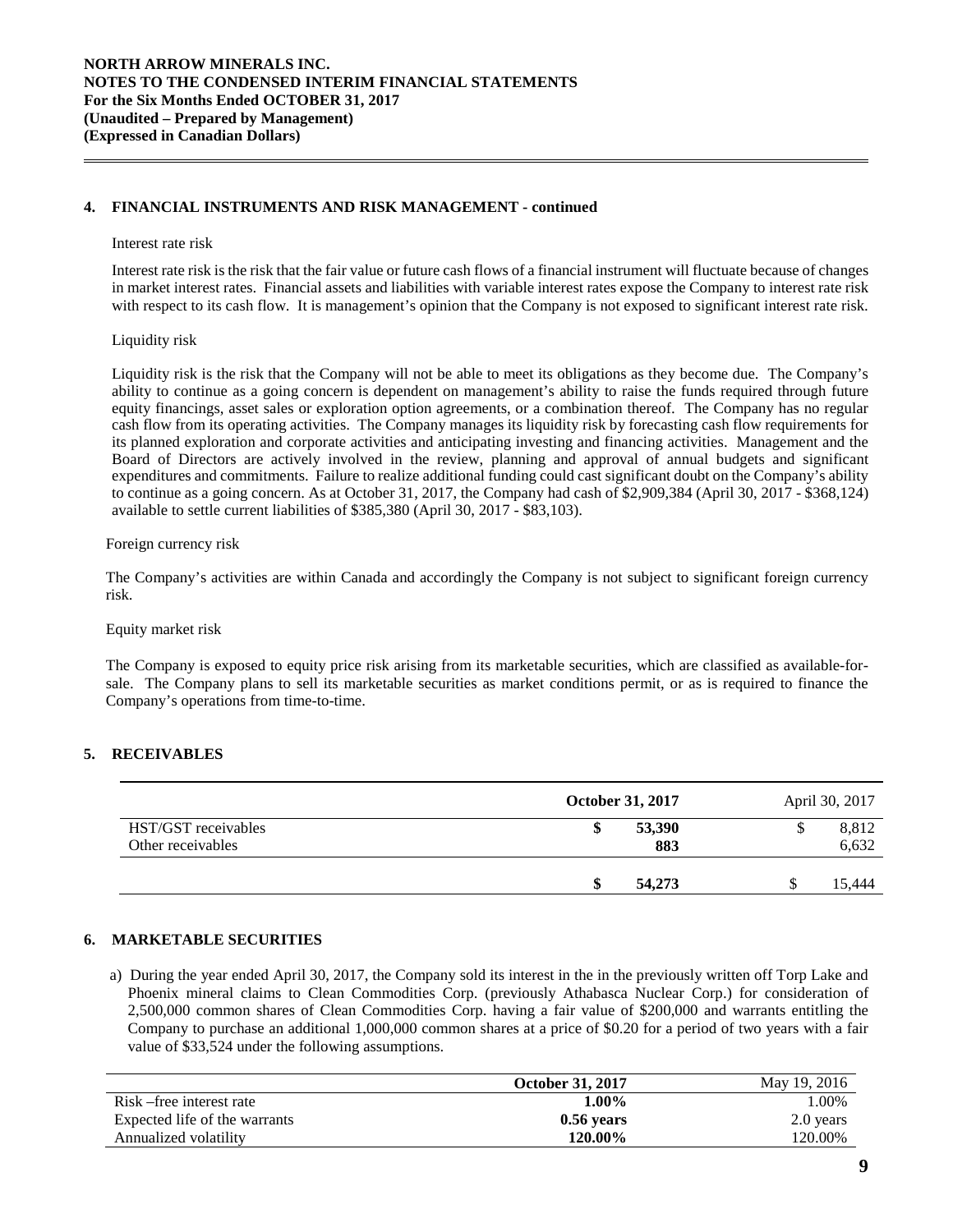### **6. MARKETABLE SECURITIES - CONTINUED**

b) During the six month period ended October 31, 2017, Company completed the sale of its 100% interest in the Contwoyto Project, Nunavut, including the Butterfly gold prospect, to Crystal Exploration Inc. ("Crystal") for consideration of \$100,000 and 1,000,000 common shares of Crystal. Under the terms of the agreement, the Company received \$50,000 and 500,000 shares, having a fair value of \$52,500, on closing of the transaction with the balance of the shares and cash due on or before December 15, 2018. The Company retains a 1.0% gross overriding royalty on diamonds and a 1.0% net smelter return on precious and base metals. Half of the royalties can be purchased by Crystal at any time with the payment of \$1.0 million. The Company will also receive conditional share payments of 500,000 Crystal shares in the event that Crystal reports an inferred gold resource exceeding 250,000 ounces associated with the Butterfly gold prospect and a further 500,000 Crystal shares in the event Crystal reports a separate inferred resource of at least 250,000 ounces of gold outside of the Butterfly area.

|                                                                                                                                     | <b>Cost</b> | <b>Unrealized</b><br>Gain (Loss) on<br><b>AFS Securities</b> | <b>Cost of FVTPL</b><br><b>Securities</b><br>Sold/Fair<br><b>Valued</b> | <b>Fair Value</b> |
|-------------------------------------------------------------------------------------------------------------------------------------|-------------|--------------------------------------------------------------|-------------------------------------------------------------------------|-------------------|
| April 30, 2016                                                                                                                      | \$15,488    | \$(15,113)                                                   |                                                                         | 375<br>\$         |
| Adamera<br>Minerals<br>Corp.<br>15,000 shares<br>Clean Commodities Corp.-<br>$\overline{\phantom{m}}$<br>1,850,000 shares (July 31, |             | 2,925                                                        |                                                                         | 2,925             |
| $2016 - 2,500,000$ shares)                                                                                                          | 200,000     | (37,000)                                                     | (52,000)                                                                | 111,000           |
| Clean Commodities Corp. -<br>1,000,000 warrants                                                                                     | 33,524      |                                                              | (20,679)                                                                | 12,845            |
| April 30, 2017                                                                                                                      | \$249,012   | \$ (49,188)                                                  | (72, 679)                                                               | \$127,145         |
| Minerals<br>Adamera<br>Corp.<br>$\overline{\phantom{m}}$<br>15,000 shares sold                                                      |             | 12,188                                                       | (15, 488)                                                               | (3,300)           |
| Clean Commodities Corp.-<br>1,600,000 shares (April 30,<br>$2017 - 1,850,000$ shares)                                               |             | (3,000)                                                      | (20,000)                                                                | (23,000)          |
| Crystal Exploration Inc. -<br>500,000 shares                                                                                        | 52,500      | (17,500)                                                     |                                                                         | 35,000            |
| Clean Commodities Corp. -<br>1,000,000 warrants                                                                                     |             |                                                              | (9,130)                                                                 | (9,130)           |
| October 31, 2017                                                                                                                    | \$301,512   | (57,500)                                                     | (117,297)                                                               | \$126,715         |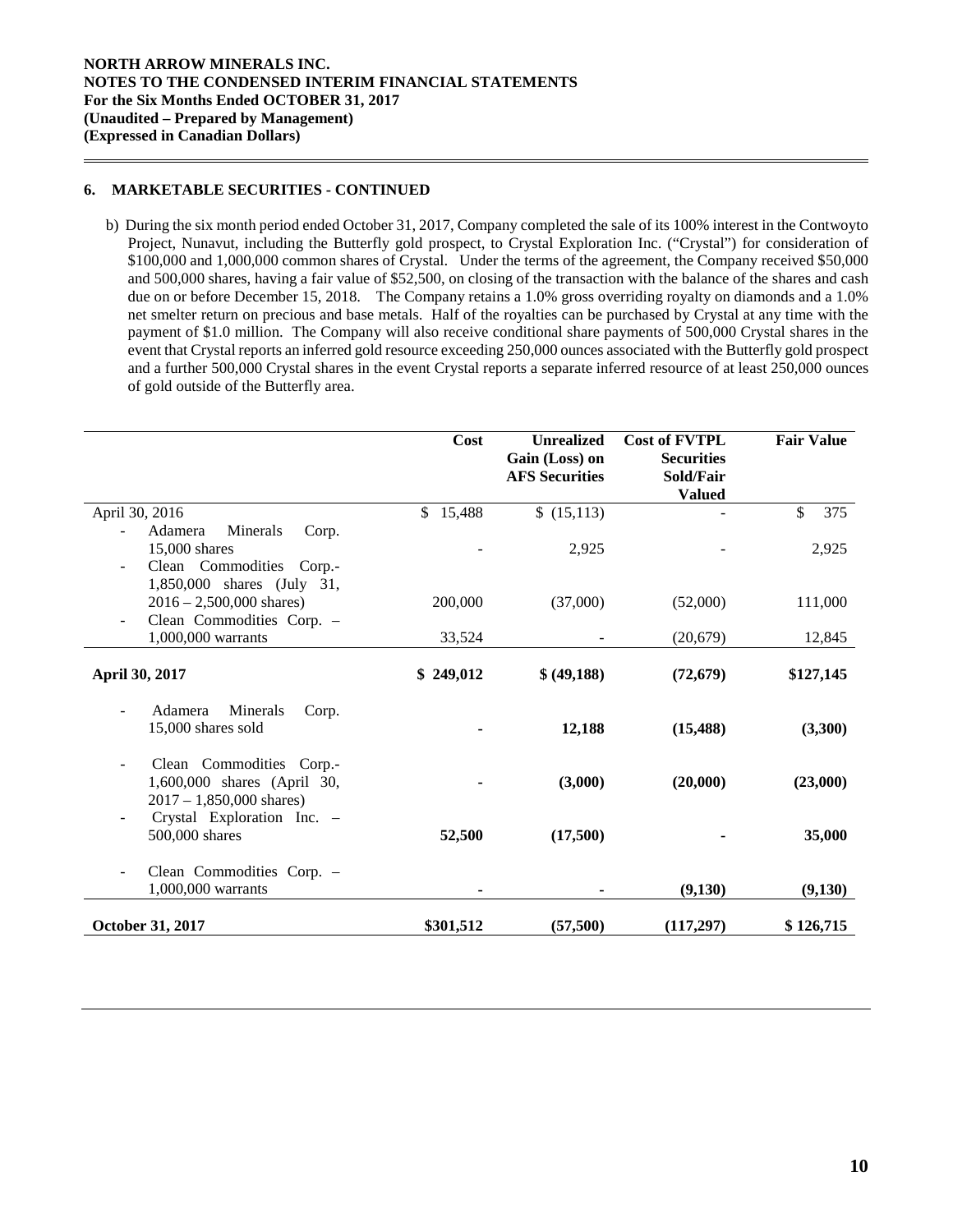# **7. EQUIPMENT**

|                                         | <b>Office and computer</b><br>equipment | Field<br>equipment | <b>Total</b> |
|-----------------------------------------|-----------------------------------------|--------------------|--------------|
|                                         |                                         |                    |              |
| Cost                                    |                                         |                    |              |
| <b>Balance, April 30, 2017 and 2016</b> | \$32,759                                | \$93,775           | \$126,534    |
| <b>Additions</b>                        | 7,800                                   |                    | 7,800        |
| Balance, October 31, 2017               | \$40,559                                | \$93,775           | \$134,334    |
|                                         |                                         |                    |              |
| <b>Accumulated Depreciation</b>         |                                         |                    |              |
| Balance, April 30, 2016                 | \$13,299                                | \$26,256           | \$39,555     |
| <b>Additions</b>                        | 5,840                                   | 13,503             | 19,343       |
| Balance, April 30, 2017                 | 19,139                                  | 39,759             | 58,898       |
| <b>Additions</b>                        | 3,211                                   | 5,402              | 8,613        |
| Balance, October 31, 2017               | \$22,350                                | \$45,161           | \$67,511     |
|                                         |                                         |                    |              |
| <b>Carrying amounts</b>                 |                                         |                    |              |
| April 30, 2017                          | \$13,620                                | \$54,016           | \$67,636     |
| October 31, 2017                        | \$18,209                                | \$48,614           | \$66,823     |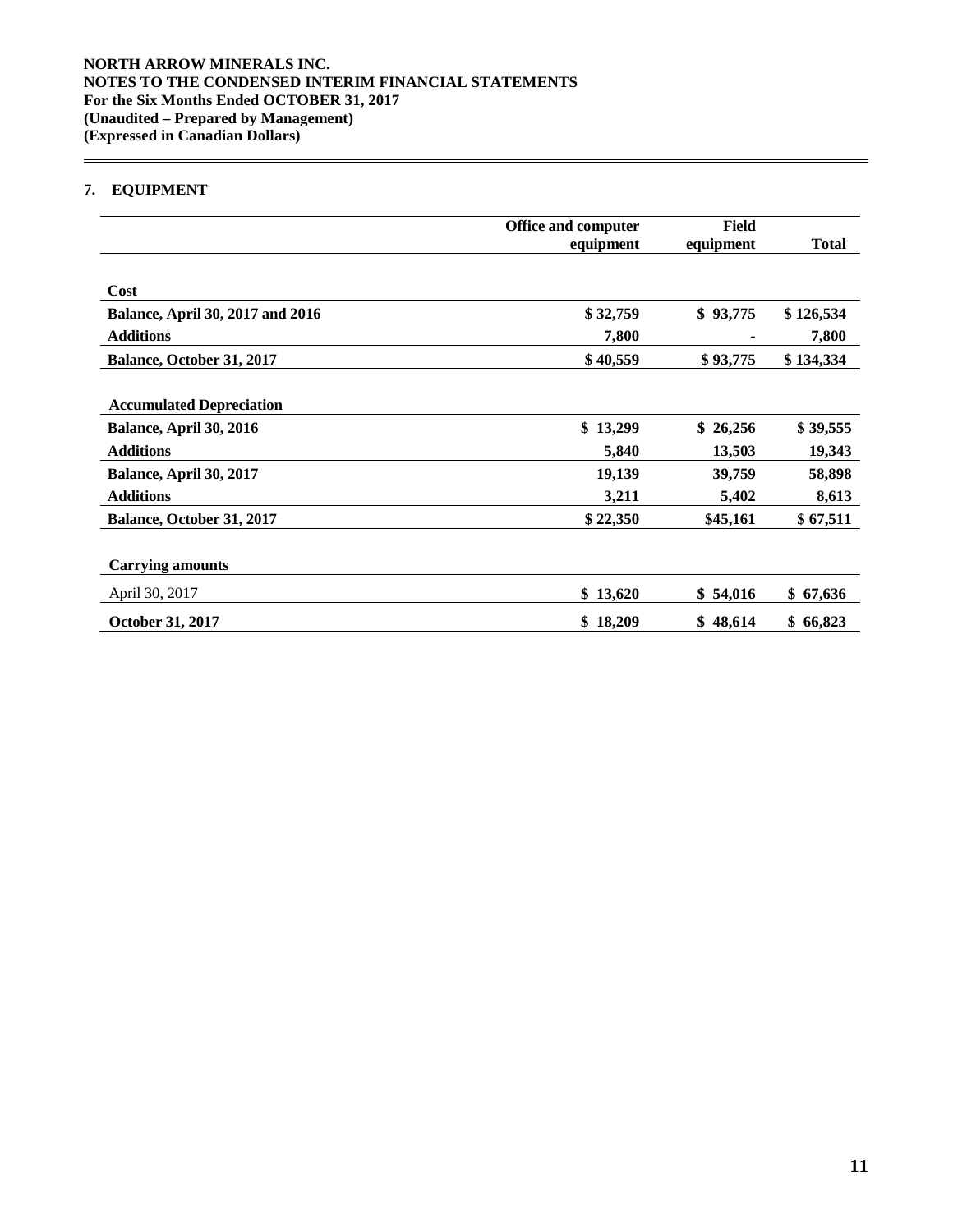## **8. EXPLORATION AND EVALUATION ASSETS**

|                                                  |                       | <b>Expended</b> | <b>Write-offs</b> |                  |
|--------------------------------------------------|-----------------------|-----------------|-------------------|------------------|
|                                                  |                       | During          | During the        | October 31,      |
|                                                  | <b>April 30, 2017</b> | the Period      | <b>Period</b>     | 2017             |
|                                                  |                       |                 |                   |                  |
| <b>Diamond Properties</b><br>Lac de Gras, Canada |                       |                 |                   |                  |
| <b>Exploration</b> costs                         | \$235,404             | \$              | \$                | \$235,404        |
| Acquisition and tenure costs                     | 277,918               |                 |                   | 277,918          |
| Geological, data collection and assays           | 153,559               |                 |                   | 153,559          |
| Office and salaries                              | 134,040               |                 |                   | 134,040          |
|                                                  | 800,921               | $\overline{a}$  | $\overline{a}$    | 800,921          |
|                                                  |                       |                 |                   |                  |
| Pikoo, Canada                                    |                       |                 |                   |                  |
| <b>Exploration costs</b>                         | 1,254,897             | 23,497          |                   | 1,278,394        |
| Drilling                                         | 2,085,859             |                 |                   | 2,085,859        |
| Acquisition and tenure costs                     | 212,097               | 1,251           |                   | 213,348          |
| Geological, data collection and assays           | 1,548,918             |                 |                   | 1,548,918        |
| Office and salaries                              | 615,038               | 12,566          |                   | 627,604          |
| Contribution from joint-venture partner          | (637, 813)            |                 |                   | (637, 813)       |
|                                                  | 5,078,996             | 37,314          | ä,                | 5,116,310        |
| Loki, Canada                                     |                       |                 |                   |                  |
| <b>Exploration costs</b>                         | 5,800                 | 1,074           |                   | 6,874            |
| Acquisition and tenure costs                     | 4,842                 | 34,915          |                   | 39,757           |
| Geological, data collection and assays           | 70,431                | 72,046          |                   | 142,477          |
| Office and salaries                              | 34,025                | 8,208           |                   | 42,233           |
| Recoveries                                       |                       | (144, 500)      |                   | (144,500)        |
|                                                  | 115,098               | (28, 257)       |                   | 86,841           |
|                                                  |                       |                 |                   |                  |
| Naujaat (formerly Qilalugaq), Canada             |                       |                 |                   |                  |
| <b>Exploration</b> costs                         | 402,134               | 271,646         |                   | 673,780          |
| Drilling                                         | 240,218               | 1,208,812       |                   | 1,449,030        |
| Acquisition and tenure costs                     | 313,695               | 22,914          |                   | 336,609          |
| Geological, data collection and assays           | 3,456,366             | 437,469         | ٠                 | 3,893,835        |
| Office and salaries                              | 328,553               | 286,549         |                   | 615,102          |
|                                                  | 4,740,966             | 2,227,390       | ÷.                | 6,968,356        |
| Luxx, Canada                                     |                       |                 |                   |                  |
| <b>Exploration costs</b>                         | 50,420                |                 |                   | 50,420           |
| Acquisition and tenure costs                     | 138,733               |                 |                   | 138,733          |
| Geological, data collection and assays           | 121,301               |                 |                   | 121,301          |
| Office and salaries                              | 44,793                | ä,              | ä,                | 44,793           |
|                                                  | 355,247               | ä,              | ä,                | 355,247          |
|                                                  |                       |                 |                   |                  |
| Mel, Canada                                      |                       |                 |                   |                  |
| <b>Exploration costs</b>                         | 114,996               | 35,157          |                   | 150,153          |
| Acquisition and tenure costs                     | 132,046               | 137,411         |                   | 269,457          |
| Geological, data collection and assays           | 573,207               | 43,054          | $\blacksquare$    | 616,261          |
| Office and salaries                              | 87,995                | 11,008          |                   | 99,003           |
|                                                  | 908,244               | 226,630         |                   | 1,134,874        |
|                                                  |                       |                 |                   |                  |
| <b>TOTAL</b>                                     | \$<br>11,999,472      | \$2,463,077     | \$                | \$<br>14,462,549 |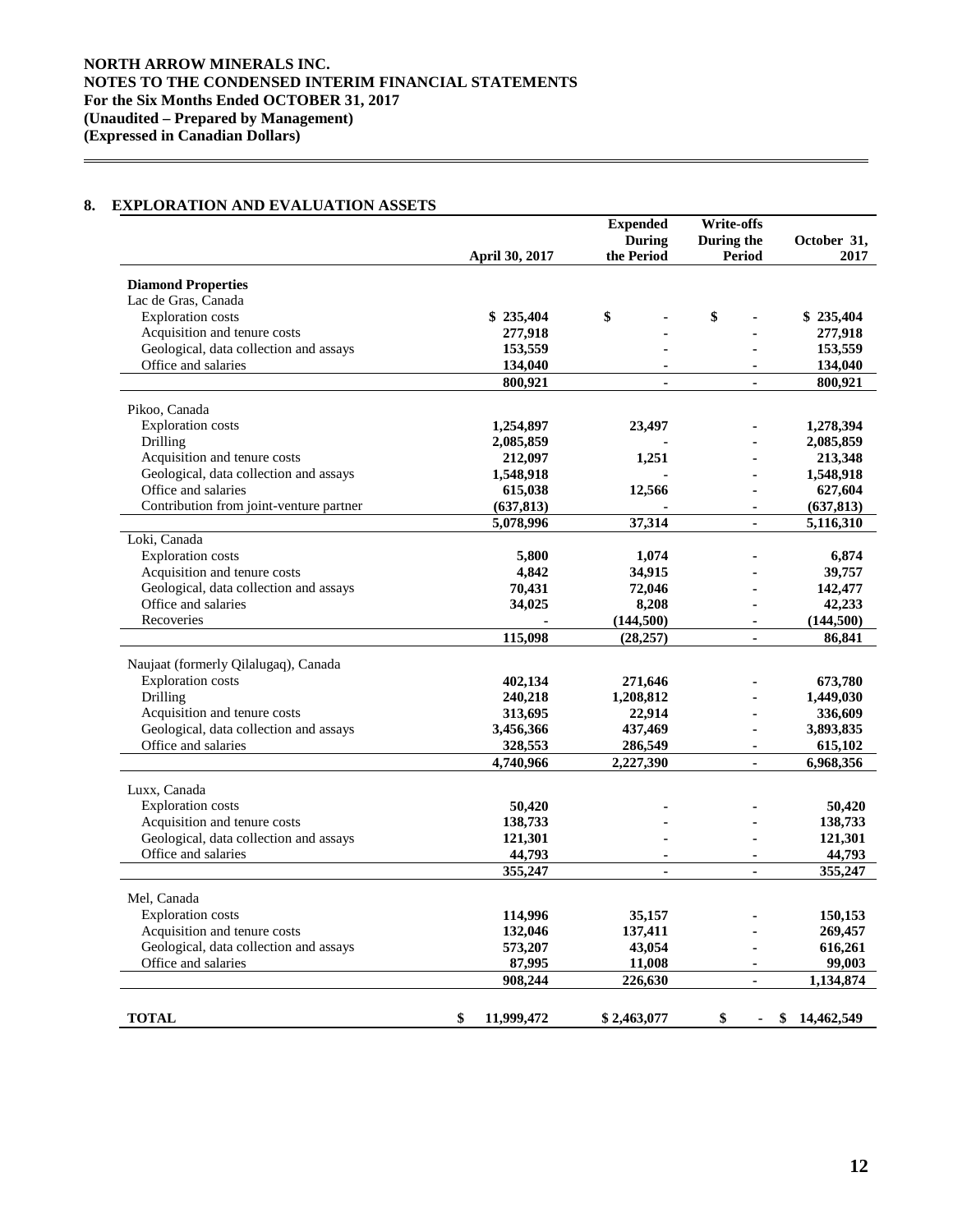# **8. EXPLORATION AND EVALUATION ASSETS**

|                                                                        |                  |                 | Write-offs               |                |
|------------------------------------------------------------------------|------------------|-----------------|--------------------------|----------------|
|                                                                        |                  | Expended        | During the               |                |
|                                                                        | April 30, 2016   | During the Year | Year                     | April 30, 2017 |
| <b>Diamond Properties</b>                                              |                  |                 |                          |                |
| Lac de Gras, Canada                                                    |                  |                 |                          |                |
| <b>Exploration</b> costs                                               | \$235,404        | \$              | \$                       | \$235,404      |
| Acquisition and tenure costs                                           | 277,918          |                 |                          | 277,918        |
| Geological, data collection and assays                                 | 153,559          |                 |                          | 153,559        |
| Office and salaries                                                    | 134,040          |                 |                          | 134,040        |
|                                                                        | 800,921          |                 | $\overline{\phantom{a}}$ | 800,921        |
| Pikoo, Canada                                                          |                  |                 |                          |                |
| <b>Exploration costs</b>                                               | 1,242,974        | 11,923          |                          | 1,254,897      |
| Drilling                                                               | 2,085,859        |                 |                          | 2,085,859      |
| Acquisition and tenure costs                                           | 14,581           | 197,516         |                          | 212,097        |
| Geological, data collection and assays                                 | 1,374,630        | 223,510         | (49,222)                 | 1,548,918      |
| Office and salaries                                                    | 529,006          | 86,032          |                          | 615,038        |
| Contribution from joint-venture partner                                | (637, 813)       |                 |                          | (637, 813)     |
|                                                                        | 4,609,237        | 518,981         | (49, 222)                | 5,078,996      |
|                                                                        |                  |                 |                          |                |
| Loki, Canada<br><b>Exploration costs</b>                               |                  | 5,800           |                          | 5,800          |
| Acquisition and tenure costs                                           |                  | 4,842           |                          | 4,842          |
| Geological, data collection and assays                                 |                  | 70,431          |                          | 70,431         |
| Office and salaries                                                    |                  | 34,025          |                          | 34,025         |
|                                                                        |                  | 115,098         |                          | 115,098        |
|                                                                        |                  |                 |                          |                |
| Naujaat (formerly Qilalugaq), Canada                                   |                  |                 |                          |                |
| <b>Exploration</b> costs                                               | 357,350          | 44,784          |                          | 402,134        |
| Drilling                                                               |                  | 240,218         |                          | 240,218        |
| Acquisition and tenure costs                                           | 73,670           | 240,025         |                          | 313,695        |
| Geological, data collection and assays                                 | 3,395,314        | 61,052          | $\overline{a}$           | 3,456,366      |
| Office and salaries                                                    | 252,634          | 75,919          | $\overline{\phantom{a}}$ | 328,553        |
|                                                                        | 4,078,968        | 661,998         | $\overline{\phantom{a}}$ | 4,740,966      |
| Luxx, Canada                                                           |                  |                 |                          |                |
| <b>Exploration costs</b>                                               | 50,420           |                 |                          | 50,420         |
| Acquisition and tenure costs                                           | 138,639          | 94              |                          | 138,733        |
| Geological, data collection and assays                                 | 121,301          |                 |                          | 121,301        |
| Office and salaries                                                    | 43,221           | 1,572           |                          | 44,793         |
|                                                                        | 353,581          | 1,666           | $\overline{a}$           | 355,247        |
| Mel, Canada                                                            |                  |                 |                          |                |
| <b>Exploration costs</b>                                               | 83,128           | 31,868          |                          | 114,996        |
| Acquisition and tenure costs                                           | 130,866          | 1,180           |                          | 132,046        |
| Geological, data collection and assays                                 | 444,364          | 128,843         |                          | 573,207        |
| Office and salaries                                                    | 55,906           | 32,089          |                          | 87,995         |
|                                                                        | 714,264          | 193,980         | $\overline{\phantom{a}}$ | 908,244        |
|                                                                        |                  |                 |                          |                |
| Redemption, Canada                                                     |                  |                 |                          |                |
| <b>Exploration</b> costs                                               |                  | 5,399           | (5,399)                  |                |
| Drilling                                                               |                  | 21,436          | (21, 436)                |                |
| Acquisition and tenure costs<br>Geological, data collection and assays |                  | 12,859<br>6,567 | (12, 859)<br>(6, 567)    |                |
| Office and salaries                                                    |                  | 21,461          | (21,461)                 |                |
| Recoveries                                                             |                  | (66,000)        | 66,000                   |                |
|                                                                        |                  | 1,722           | (1,722)                  |                |
|                                                                        |                  |                 |                          |                |
| <b>TOTAL</b>                                                           | \$<br>10,556,971 | 1,493,445       | (50, 944)                | \$ 11,999,472  |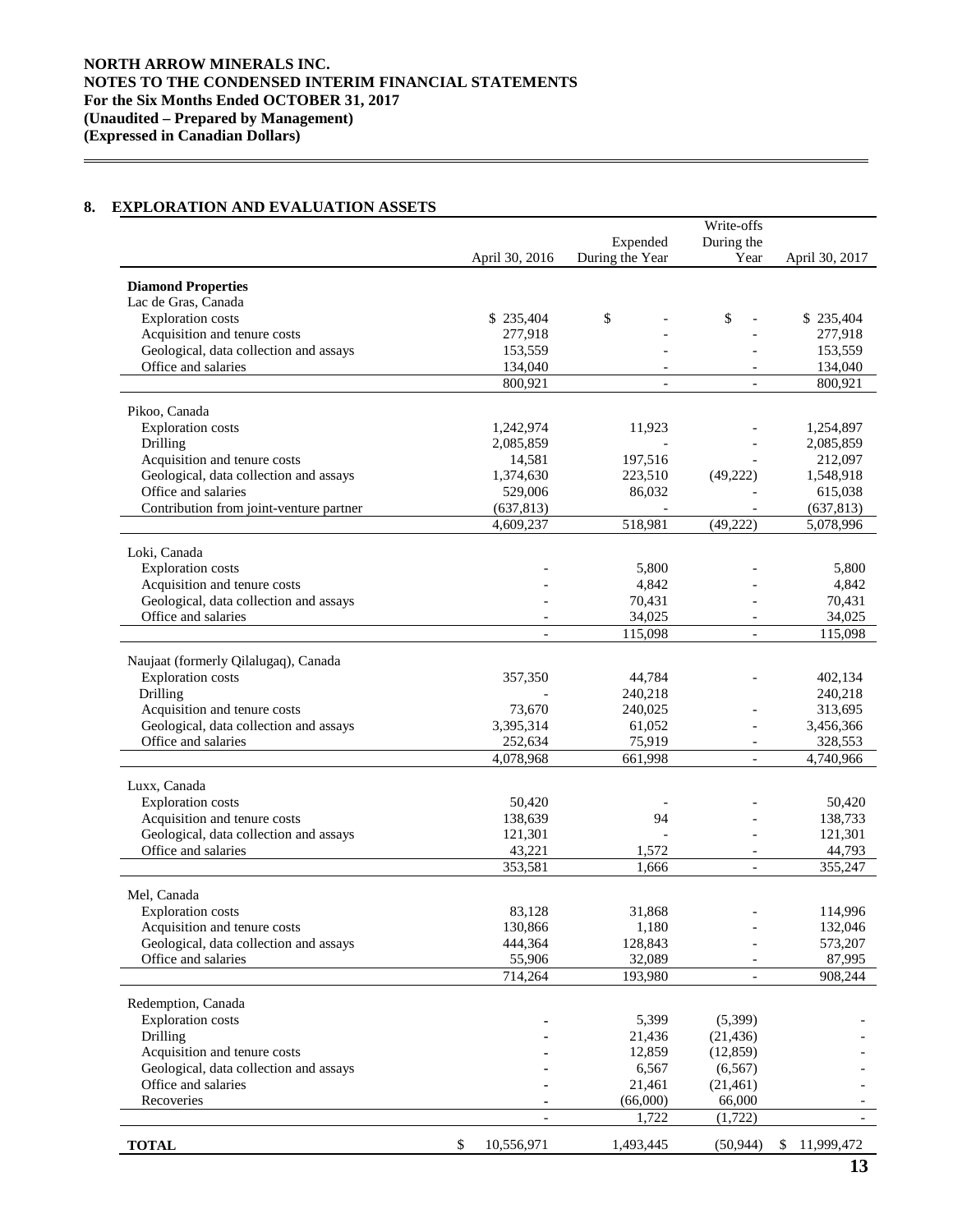Title to exploration and evaluation assets involves certain inherent risks due to the difficulties of determining the validity of certain claims as well as the potential for problems arising from the frequently ambiguous conveyancing history characteristic of many exploration and evaluation assets. The Company has investigated title to all of its exploration and evaluation assets and, to the best of its knowledge, title to all of these assets are in good standing.

### **Diamond Properties, Canada**

Lac de Gras project, Northwest Territories

In August 2011, the Company entered into an option agreement with Harry Winston Diamond Mines Ltd. (subsequently Dominion Diamond Corp.) ("Dominion"), and Springbok Holdings Inc. ("Springbok"), to jointly explore Springbok and the Company's Lac de Gras property and Dominion's land holdings contiguous to Springbok and the Company's Lac de Gras property (collectively, the "JV Property"). Under the terms of the agreement, Dominion had to incur more than \$5,000,000 of exploration expenditures to earn a 55% interest in the joint venture and the Company and Springbok would share equally a 45% interest in the JV Property.

On October 24, 2012, the Company entered into an agreement with Springbok to acquire Springbok's interest in the JV Property (the "Springbok Interests"). Under the terms of the agreement with Springbok, the Company issued 1,000,000 shares at a value of \$235,000 to Springbok for the Springbok Interests. As additional consideration, in the event that the Company subsequently incurs \$2 million in joint venture expenditures on the JV Property, the Company will issue to Springbok that number of common shares of the Company having a value of \$1 million.

During the year ended April 30, 2015, Dominion had incurred \$5,000,000 of expenditure and earned a 55% interest in the joint venture.

In October 2015, the Company and Dominion finalized a joint venture agreement having an effective date of June 1, 2015 to govern the ongoing evaluation, on the basis of a 45%/55% (North Arrow/Dominion) joint venture, of the JV Property. Subsequent to December 2015, the Company has elected not to contribute its proportionate share of costs to the 2016 (F2017) and 2017 (F2018) exploration programs and holds an approximate 35% interest in the joint venture at October 31, 2017.

### Timiskaming, Pikoo and Qilalugaq Diamond Projects, Canada

In April 2013, the Company closed an assignment agreement with 0954506 B.C. Ltd. ("BCCo") under which the Company acquired BCCo's interest and obligations in three option agreements to earn 80% interests in the Timiskaming, Pikoo and Naujaat (formerly Qilalugaq) diamond projects. Stornoway Diamond Corporation ("Stornoway") was the holder of a 100% interest in all three projects. BCCo is a private company controlled by a party related to a director of the Company.

Under the terms of the assignment agreement the Company paid BCCo \$20,000 and issued BCCo 500,000 transferrable share purchase warrants having a fair value of \$314,325 which was included in acquisition costs at the time the Company earned its interest in the Timiskaming project. Each share purchase warrant entitles the holder to acquire one common share of the Company at a price of \$0.25 for a period of five years from the date of issuance.

During the year ended April 30, 2014, the Company earned an 80% interest in the Timiskaming diamond project in accordance with the terms of an option agreement with Stornoway Diamond Corporation ("Stornoway"). Accordingly, ongoing evaluation of the project is subject to an 80%/20% (Company/Stornoway) participating joint venture.

During the year ended April 30, 2016, the Company wrote off \$497,300 of exploration and acquisition costs related to the Timiskaming project in recognition of the lack of significant planned exploration expenditures on the property.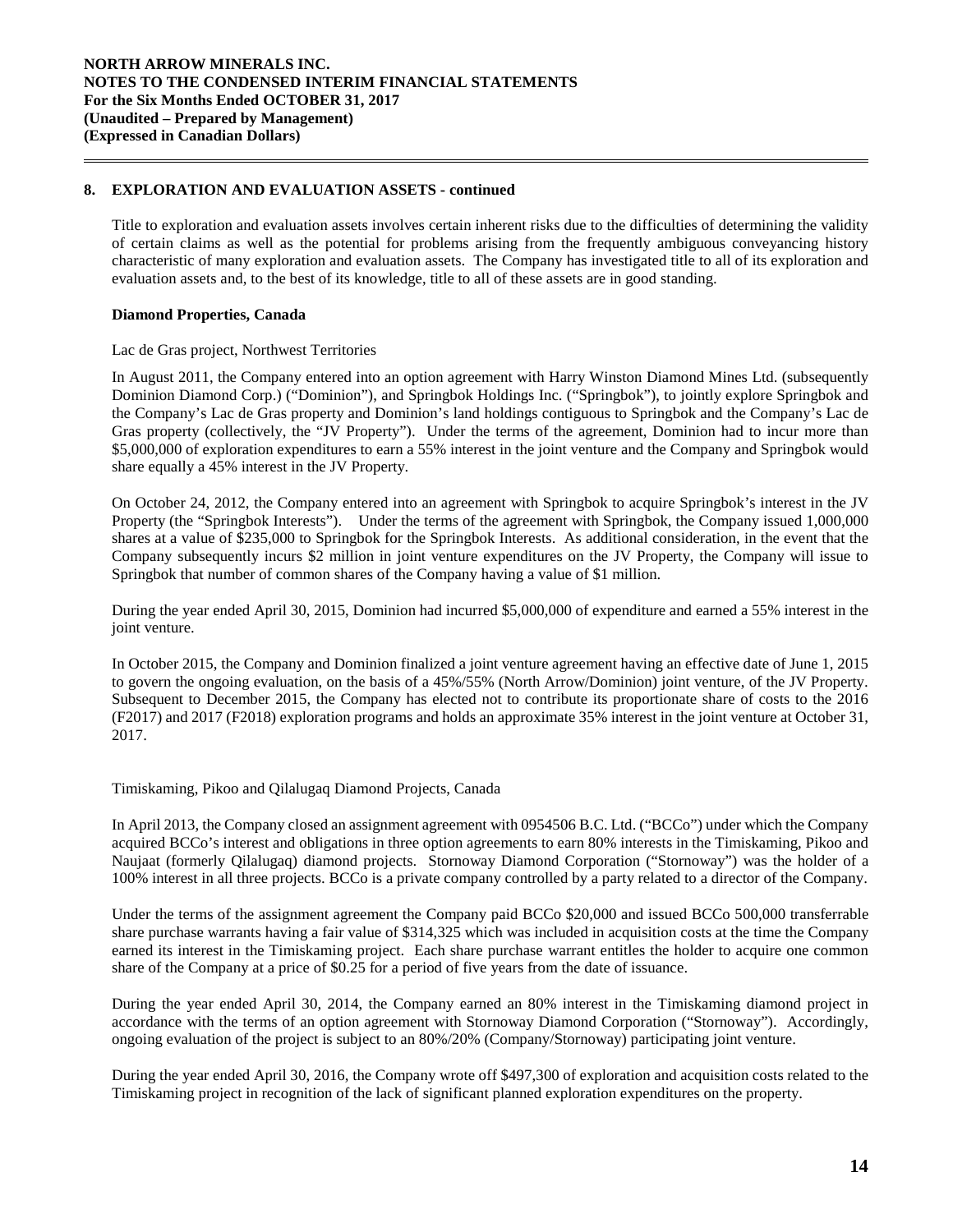#### **Diamond Properties, Canada - continued**

Naujaat (formerly Qilalugaq) project, Nunavut

During the year ended April 30, 2016, the Company earned an 80% interest in the Naujaat (formerly Qilalugaq) project in accordance with the terms of an option agreement with Stornoway.

Effective February 15, 2017, the Company acquired Stornoway's remaining interests in the Naujaat and Pikoo (see below) diamond projects by issuing to Stornoway 2,000,000 common shares of the Company. The shares were issued at a fair value of \$380,000 of which \$190,000 was allocated to acquisition costs for the Naujaat project. In addition, the Company agreed to pay Stornoway \$2.5 million at the time the first royalty payments relating to the Naujaat project are payable. Stornoway retains a 0.5% GOR and NSR on diamond, precious metal and base metal production from the Naujaat project.

The Naujaat project is also subject to an additional 3% net smelter royalty ("NSR") on metals and a 3% gross production royalty ("GPR") on industrial minerals, including diamonds. Effective November 21, 2016, the Company reached an agreement with the underlying royalty holder where each of the NSR and GPR may be reduced to from 3% to 1% subject to future contingent cash payments totaling \$5.15 million and future staged exploration expenditures totalling \$20 million.

### Pikoo project, Saskatchewan

During the year ended April 30, 2014, the Company earned an 80% interest in the Pikoo diamond project in accordance with the terms of an option agreement with Stornoway.

Effective February 15, 2017, the Company acquired Stornoway's remaining interests in the Pikoo and Naujaat (see above) diamond projects by issuing to Stornoway 2,000,000 common shares of the Company. The shares were issued at a fair value of \$380,000 of which \$190,000 was allocated to acquisition costs for the Pikoo project. In addition, the Company agreed to pay Stornoway \$1.25 million at the time the first royalty payments relating to the Pikoo project are payable. Stornoway retains a 1% GOR and NSR on diamond, precious metal and base metal production from the Pikoo project.

In September 2014, the Company entered into separate option agreements with three third parties to acquire interests in mineral properties in the Pikoo diamond project area. Under the terms of the agreements the Company could acquire 70% interests in the properties by reimbursing staking costs totalling \$5,600 (paid) and discovering a kimberlite on the properties within a three-year period. In the event that the Company earned an interest in any of the properties, the property in question would be subject to a 2% GOR on diamonds, payable to the vendor. During the year ended April 30, 2017, the Company relinquished its option interest in the three agreements and wrote-off \$49,222 of expenditures.

### Redemption project, Northwest Territories

In July 2013, the Company entered into an option agreement with Arctic Star Resources Ltd. ("Arctic Star") whereby it could earn a 55% interest in Arctic Star's Redemption project in the Lac de Gras region of the Northwest Territories by incurring \$5,000,000 in exploration expenditures prior to July 1, 2017. On July 11, 2014, the Company and Arctic Star signed an addendum to the option agreement under which the project area was expanded to include three additional mineral claims and one mining lease.

Effective January 25, 2016 the Company closed the sale of a royalty interest in the Redemption property to Umgeni Holdings International Limited ("Umgeni") for \$800,000. Umgeni is a private company of which a director of the Company is a beneficiary of the sole shareholder. Umgeni paid the Company \$800,000 to acquire the following royalty interests in the Redemption project: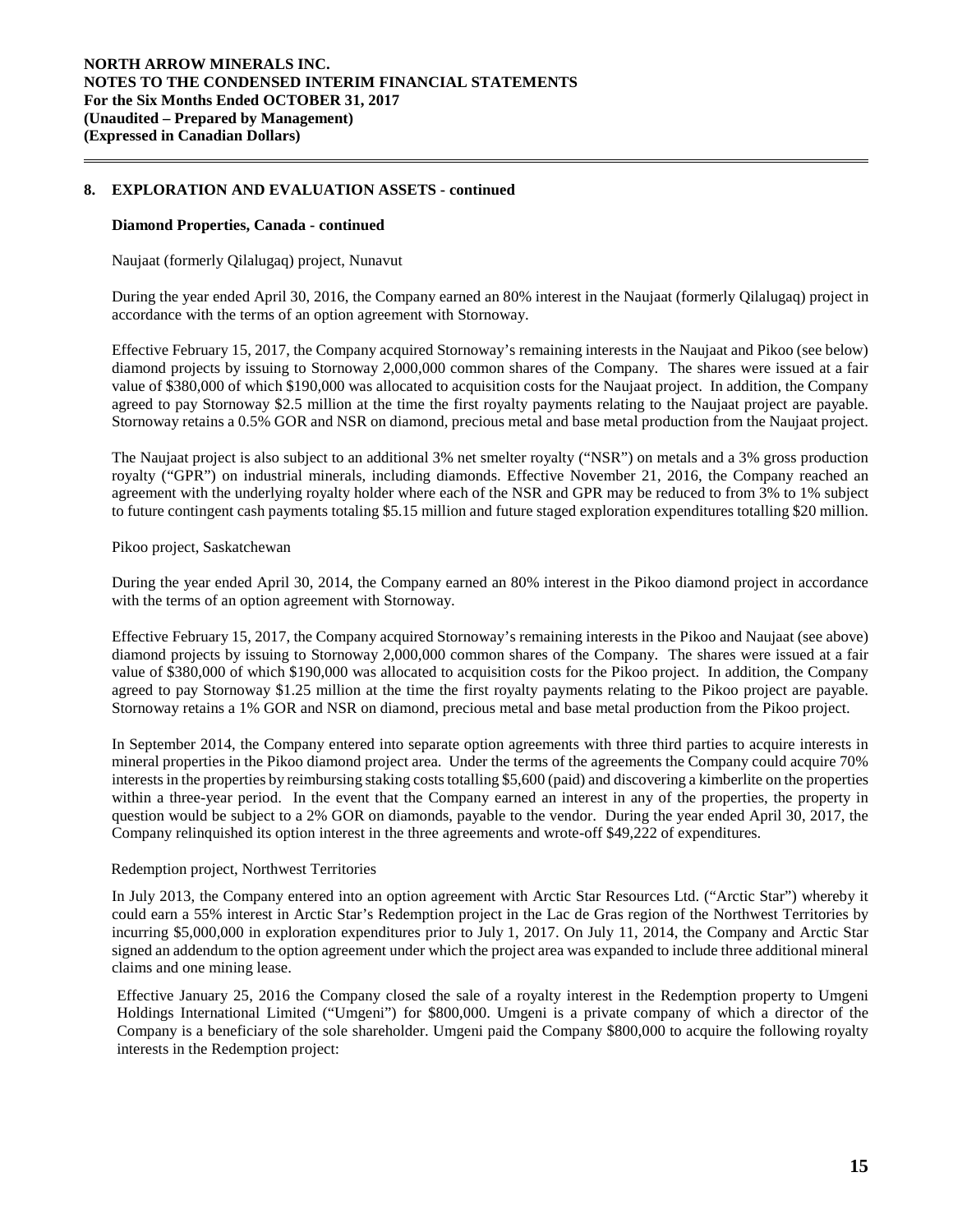#### **Diamond Properties, Canada - continued**

Redemption project, Northwest Territories - continued

• a 1.25% GOR and 1.25% NSR on 12 mineral claims and 5 mining leases (the "ADD Claims") that were subject to the option agreement with Arctic Star. These 1.25% royalties are payable from the Company's ultimate interest in the ADD claims and the Company will have sole responsibility for paying them.

In addition, Umgeni also acquired certain royalty interests in the Company's Loki diamond project (see below).

Effective April 30, 2016, the Company wrote off exploration and acquisition costs of \$2,290,248 related to the Redemption project in recognition of the lack of exploration success with the drilling programs. In August, 2016, Umgeni elected not to acquire the Company's interest in the option agreement and the Company issued a notice to Arctic Star of the Company's intent to relinquish its option to earn an interest in the Redemption project. Further to the July 11, 2014 addendum to the option agreement, the Company also notified Arctic Star of the Company's intent to retain a 55% interest in one mineral claim contiguous to the Redemption project. This mineral claim remains subject to Umgeni's 1.25% GOR and 1.25% NSR referred to above.

### Loki project, Northwest Territories

The Loki project consists of 17 mineral claims staked in the Lac de Gras region of the Northwest Territories. The Company holds a 100% interest in these claims. Thirteen of the claims are subject to a 1.5% GOR on diamonds ("GOR") and a 1.5% NSR on base and precious metals granted to Umgeni under the terms of the January 25, 2016 royalty purchase agreement referred to above.

#### Mel project, Nunavut

The Company maintains a 100% interest in the Mel diamond project in Nunavut. The project was acquired from Anglo Celtic Explorations Ltd., a private company controlled by a director, for 250,000 warrants entitling the holder to acquire 250,000 shares at a price of \$0.65 per share and is subject to a 1% gross overriding royalty (GOR) payable to Anglo Celtic Exploration Ltd. The Company retains the right to buy back one half of the GOR for \$1,000,000 at any time.

#### Luxx project, Nunavut

The Company maintains a 100% interest in the Luxx diamond project in Nunavut. The project was acquired from Anglo Celtic Explorations Ltd., a private company controlled by a director, for 250,000 warrants entitling the holder to acquire 250,000 shares at a price of \$0.65 per share and is subject to a 1% gross overriding royalty (GOR) payable to Anglo Celtic Exploration Ltd. The Company retains the right to buy back one half of the gross overriding royalty for \$1,000,000 at any time.

#### **Other Properties**

#### Beaverdam, North Carolina, USA

Effective September 30, 2016, the Company sold data and information related to the previously written off Beaverdam Project in North Carolina to WCP Resources Ltd. for proceeds of \$66,250 (US\$50,000).

#### Torp Lake, Nunavut and Phoenix, Northwest Territories

Effective May 19, 2016, the Company sold its interest in the in the previously written off Torp Lake and Phoenix mineral claims to Clean Commodities Corp. (Note 6) for consideration of 2,500,000 common shares of Clean Commodities Corp. having a fair value of \$200,000 and warrants entitling the Company to purchase an additional 1,000,000 common shares at a price of \$0.20 for a period of two years with a fair value of \$33,524 (Note 6).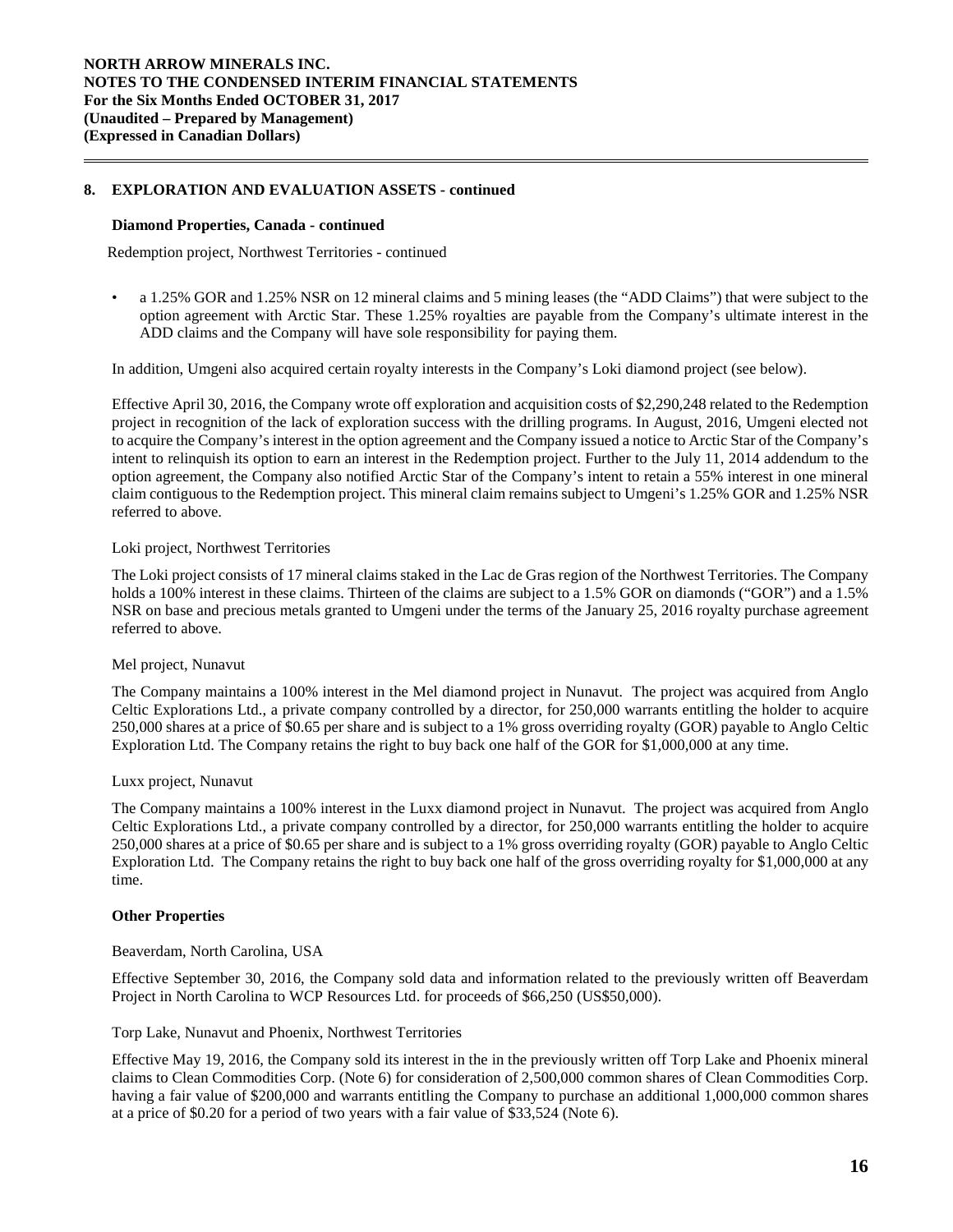#### **Other Properties – continued**

#### Contwoyto

During the six months ended October 31, 2017, the Company completed the sale of its 100% interest in the Contwoyto Project, Nunavut, including the Butterfly gold prospect, to Crystal Exploration Inc. ("Crystal") for consideration of \$100,000 and 1,000,000 common shares of Crystal. Under the terms of the agreement, the Company received \$50,000 and 500,000 shares, having a fair value of \$52,500 (Note 6), on closing of the transaction with the balance of the shares and cash due on or before December 15, 2018. The Company retains a 1.0% gross overriding royalty on diamonds and a 1.0% net smelter return on precious and base metals. Half of the royalties can be purchased by Crystal at any time with the payment of \$1.0 million. The Company will also receive conditional share payments of 500,000 Crystal shares in the event that Crystal reports an inferred gold resource exceeding 250,000 ounces associated with the Butterfly gold prospect and a further 500,000 Crystal shares in the event Crystal reports a separate inferred resource of at least 250,000 ounces of gold outside of the Butterfly area.

# **9. ACCOUNTS PAYABLE AND ACCRUED LIABILITIES**

|                                              | <b>October 31, 2017</b> | April 30, 2017        |
|----------------------------------------------|-------------------------|-----------------------|
| Trade payables<br><b>Accrued liabilities</b> | 322,380<br>ง<br>63,000  | 50,103<br>S<br>33,000 |
|                                              | 385,380<br>\$           | 83,103<br>S           |

### **10. CAPITAL STOCK AND RESERVES**

#### **Authorized share capital**

The authorized share capital of the Company is an unlimited number of common shares without par value.

### **Share issuances**

- a) On February 15, 2017, the Company issued 2,000,000 common shares in conjunction with its acquisition of Stornoway's remaining interests in the Naujaat and Pikoo diamond projects and allocated 1,000,000 shares to each of the projects as acquisition costs at a valuation of \$190,000 to each project.
- b) On May 18, 2017, the Company completed a non-brokered private placement of 20,000,000 units at a price of \$0.25 per unit for gross proceeds of \$5,000,000. Each unit consisted of one common share and one common share purchase warrant. At May 18, 2017, the Company's market price was \$0.215 per share: accordingly, \$700,000 of the proceeds were assigned to the value of the warrants under the residual method. Each warrant entitles the holder to purchase one additional common share at a price of \$0.40 per share for a period of three years.

At the Company's Annual General Meeting held on November 9, 2016, the shareholders approved the adoption of a new stock option plan (the "Plan"). The Plan gives the directors the authority to grant options to directors, officers, employees and consultants. The maximum number of shares to be issued under the Plan is 10% of the issued and outstanding common shares at the time of the grant. The exercise price of each option granted shall not be less than the market price at the date of grant less a discount up to 25% in accordance with the policies of the TSX Venture Exchange ("TSXV").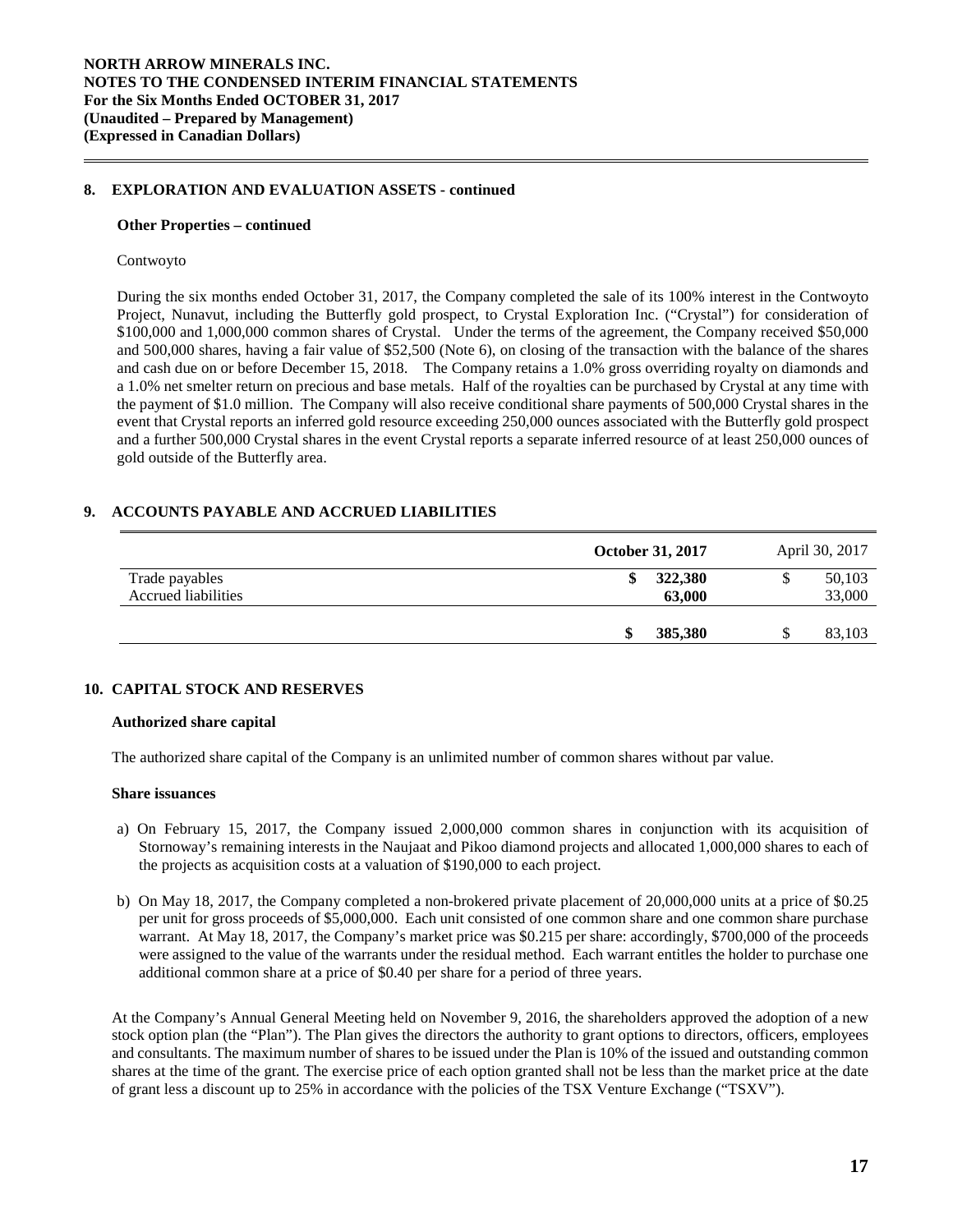### **10. CAPITAL STOCK AND RESERVES – continued**

#### **Stock options and warrants – continued**

#### **Stock options and warrants**

Options granted can have a term up to 5 years with vesting provisions determined by the directors in accordance with TSXV policies for Tier 2 Issuers, with a typical vesting period of 25% upon grant and 25% every six months thereafter.

As at October 31, 2017, the following stock options were outstanding:

| Number of     |    | Exercise | Number of            |                    |
|---------------|----|----------|----------------------|--------------------|
| <b>Shares</b> |    | Price    | <b>Shares Vested</b> | <b>Expiry Date</b> |
| 2,075,000     | S  | 0.27     | 2,075,000            | May 10, 2018       |
| 200,000       | S  | 0.50     | 200,000              | September 23, 2018 |
| 985,000       | S  | 0.70     | 985,000              | January 28, 2019   |
| 680,000       | \$ | 0.60     | 680,000              | September 25, 2019 |
| 200,000       | S  | 0.54     | 200,000              | December 16, 2019  |
| 2,230,000     |    | 0.27     | 557,500              | June 23, 2022      |
| 6.370,000     |    |          | 4,697,500            |                    |

A summary of the Company's stock option activity is as follows:

|                           |            | Weighted              |
|---------------------------|------------|-----------------------|
|                           | Number     | Average               |
|                           | of Options | <b>Exercise Price</b> |
| Balance, April 30, 2015   | 4,318,000  | \$0.47                |
| Expired and forfeited     | (125,000)  | 0.51                  |
| Balance, April 30, 2016   | 4,193,000  | \$0.47                |
| Expired and forfeited     | (53,000)   | 2.00                  |
| Balance, April 30, 2017   | 4,140,000  | 0.45                  |
| Options granted           | 2,230,000  | 0.27                  |
| Balance, October 31, 2017 | 6,370,000  | \$0.39                |

#### **Share-based compensation**

During the six months ended October 31, 2017, the Company granted 2,230,000 stock options (2016 – nil) having a total fair value of \$457,377 and a weighted average grant-date value of \$0.21 per option. During the six months ended October 31, 2017, the Company recognized share-based compensation of \$326,455 (2016 – \$2,068) relating to options vested during the period.

The fair value of options granted was estimated on the date of grant using the Black-Scholes option pricing model, with the following assumptions:

|                                 | Six Months ended October 31, | Six Months ended October 31. |
|---------------------------------|------------------------------|------------------------------|
|                                 | 2017                         | 2016                         |
| Risk-free interest rate         | 1.33%                        |                              |
| Expected dividend yield         | N <sub>i</sub>               |                              |
| Expected stock price volatility | 131.43%                      |                              |
| Expected life                   | 5 years                      |                              |
| Expected forfeiture rate        | Nil                          |                              |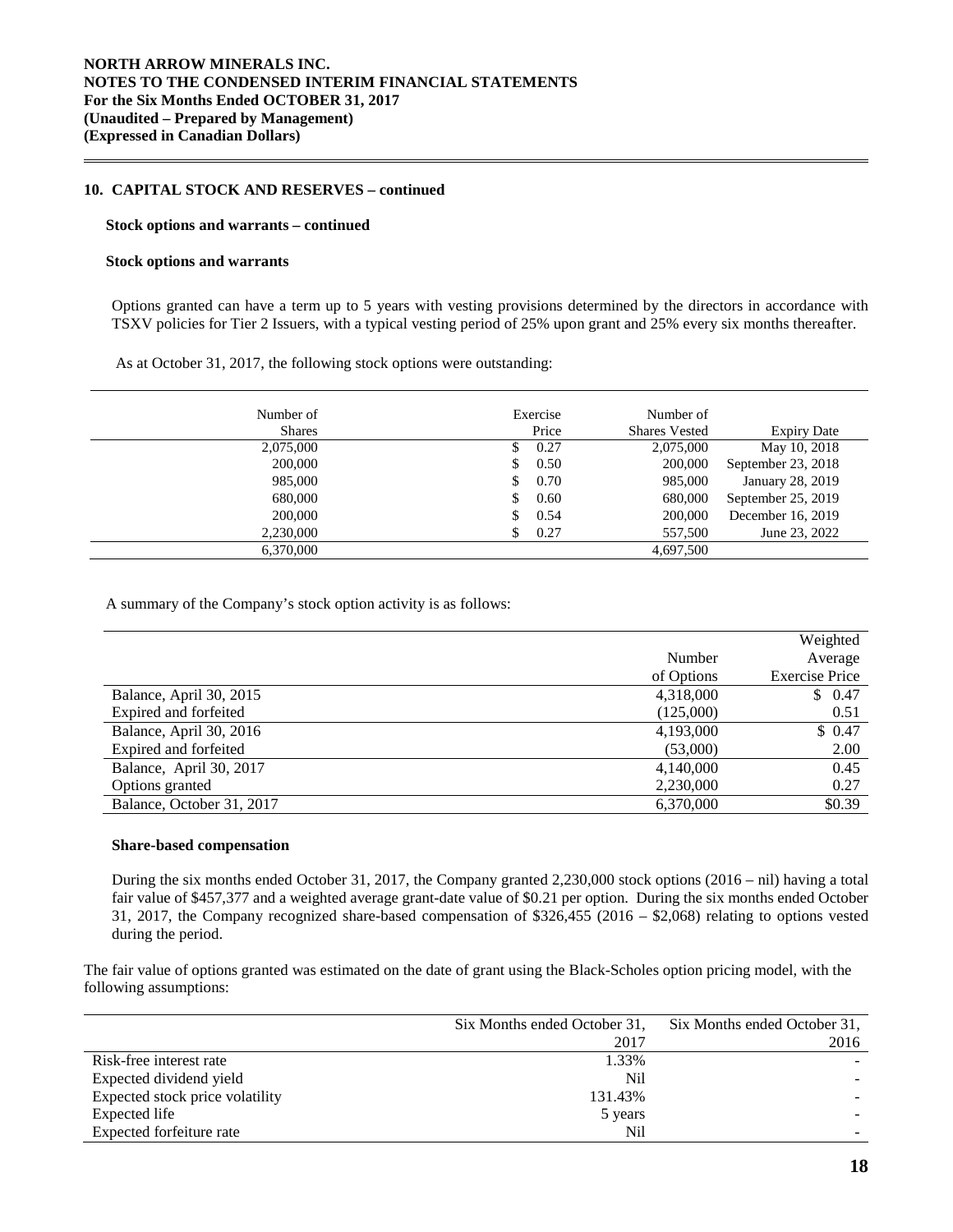### **10. CAPITAL STOCK AND RESERVES – continued**

#### **Stock options and warrants – continued**

A summary of the Company's warrant activity is as follows:

|                                                             | Number<br>of<br>Warrants      | Weighted<br>Average<br><b>Exercise Price</b> |
|-------------------------------------------------------------|-------------------------------|----------------------------------------------|
| Balance, April 30, 2016 and April 30, 2017<br><b>Issued</b> | $*1,000,000$<br>$*20,000,000$ | \$ 0.45<br>0.40                              |
| Balance, October 31, 2017                                   | 21,000,000                    | \$ 0.40                                      |

\*- 500,000 warrants exercisable at a price of \$0.25 per share expiring April 29, 2018

\*- 500,000 warrants exercisable at a price of \$0.65 per share expiring August 19, 2018

\*\*-20,000,000 warrants exercisable at a price of \$0.40 per share expiring May 18, 2020

### **11. RELATED PARTY TRANSACTIONS**

Details of the transactions between the Company and related parties not disclosed elsewhere in the financial statements are disclosed below.

The Company incurred the following transactions in the normal course of operations in connection with companies which have an officer and/or director in common.

- a) Paid or accrued consulting fees of \$9,000 (2016 \$9,000) to the Corporate Secretary of the Company. This amount is included in salaries disclosed below.
- b) Paid \$1,924 (2016 \$1,924) for office and rent to a company controlled by a director.
- c) Charged related parties \$13,800 (2016 \$13,800) for rent, office and administrative costs.
- d) Included in other receivables is \$883 (April 30, 2017 \$6,632) due from companies having a director or officers in common.
- e) Amounts totaling \$2,249 (April 30, 2017 \$6,896) are owing to related and previously related parties.
- The remuneration of directors and key management personnel during the six months ended October 31, 2017 was as follows:

|                                                                                                              |    | October 31,<br>2017         | October 31,<br>2016              |
|--------------------------------------------------------------------------------------------------------------|----|-----------------------------|----------------------------------|
| Salaries <sup>1</sup><br>Salaries in exploration costs <sup>1</sup><br>Share-based compensation <sup>2</sup> | \$ | 98,080<br>53,420<br>208.611 | \$<br>110,414<br>41,086<br>2,068 |
| Total                                                                                                        | Φ  | 360,111                     | 153,568                          |

1 – When key management is working specifically on mineral properties their time is capitalized against the mineral property.

2 – Share-based compensation is the fair value of options that have been granted to directors and key management personnel.